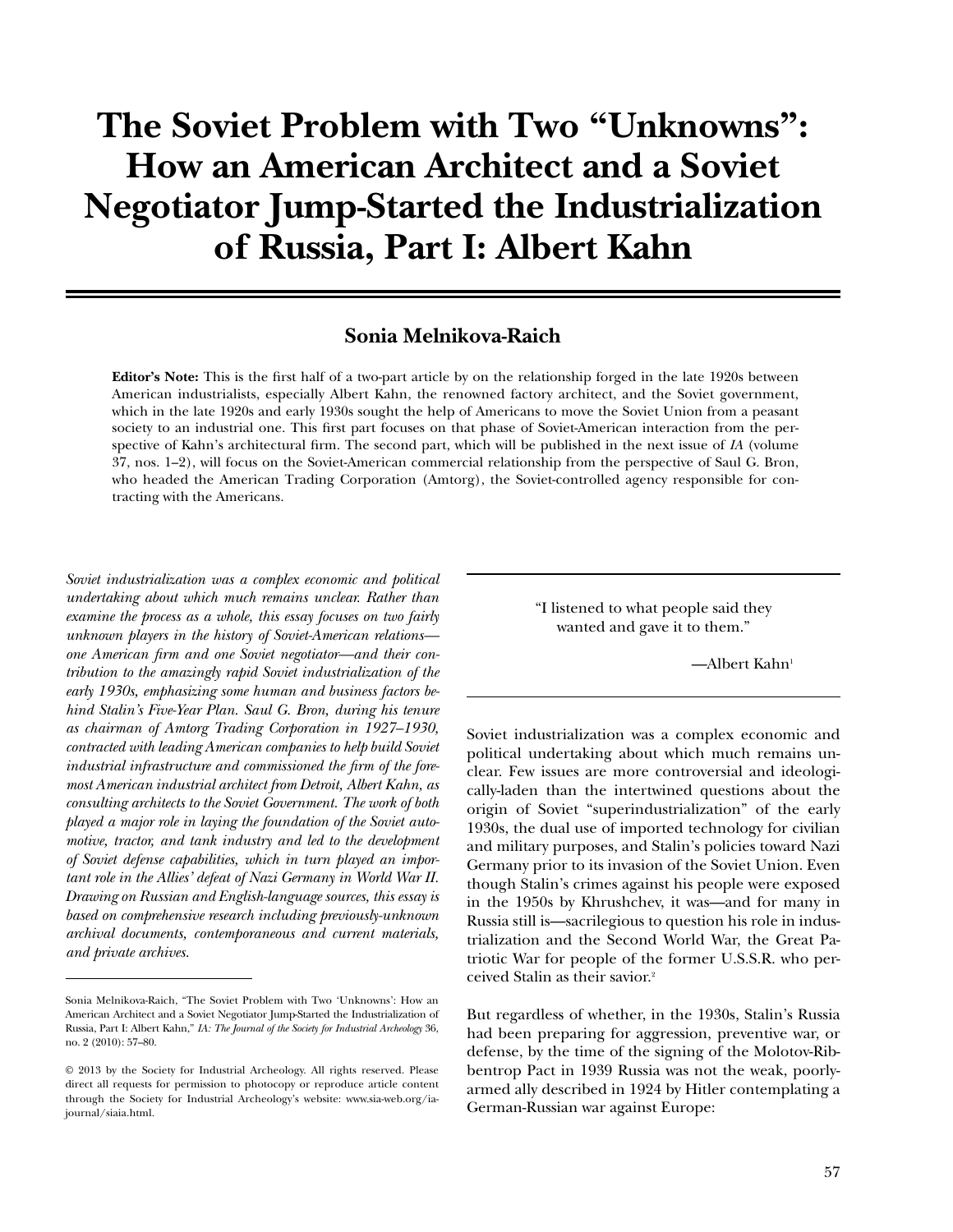Russia would completely drop out of this war as a technical factor. . . . The universal motorization of the world, which will be overwhelmingly decisive in the next war, could hardly be met by us. For not only has Germany itself remained shamefully far behind in this most important field, but with the little it has, it would have to support Russia, which even today cannot call its own a single factory in which can be manufactured a motor vehicle that really runs.<sup>3</sup>

However, by the time of the Nazi invasion in 1941, the U.S.S.R. had turned itself from a weak country without a single homemade truck into a powerful military force. After the initial *blitzkrieg* advance, Hitler was stunned to discover that the Red Army was much better armed than he expected. In his broadcast to the German people on October 3, 1941, he declared that the occupied Soviet territories appeared to be "a single armaments factory," and that before the occupation he could not have imagined how far the U.S.S.R. had progressed in its preparation for war. The Soviet arsenal became a major factor in the outcome of the War; but, one may ask, from where had it all come?

## **The Problem: "A weak country, unprepared for defense"**

Until the 1930s the U.S.S.R. did not have its own tank industry. It did not have automotive and tractor industries either. Before the revolution, there were less than 500 tractors in all Russia.<sup>4</sup> The absence of tractors in particular was a catastrophic problem, and in 1921 American tractor brigades, organized by the Friends of Soviet Russia Society and the Jewish Joint Distribution Service, arrived in the U.S.S.R. equipped with Fordson and Case tractors and other machinery to help revitalize Russia's agriculture devastated by the revolution and the three-year Civil War which followed.

The domestic tractor industry in the Soviet Union was formally established by a decree of the Council of Labor and Defense (STO) on March 4, 1923. Later in 1923 the Supreme Council on the National Economy of the U.S.S.R. (VSNKh) created a special commission to develop the production plan.<sup>5</sup> Its first task was to choose the most appropriate type of foreign tractor for production in the U.S.S.R. and identify domestic factories capable of this production. After considering International Harvester, Holt, and several German models, in May 1923 the commission selected Fordson.

Six years later, when Ford's production director, Charles Sorensen, came to the U.S.S.R., he visited the Krasny Pu-

tilovets plant in Leningrad and was shown the assembly room. "I stopped in astonishment," wrote Sorensen in his memoirs. "There on the loor lines they were building the Fordson tractor!"<sup>6</sup> What Sorensen saw was the Fordson-Putilovets, a wheeled tractor which the Soviets were still trying unsuccessfully to mass-produce. Later Sorensen found out that while the Putilovets managers claimed they were making two tractors a day, the true rate was about twenty a month.<sup>7</sup> "While the Russians had stolen the Fordson tractor design, they did not have any of our speciications for the materials that entered into the various parts. And you can't find that out merely by pulling the machine apart," wrote Sorensen. When asked what could be done to improve the antiquated plant, Sorensen responded that they should bring in a barrel of dynamite and clear it out.

The 1923 plan, which anticipated domestic production of 60,000 tractors over a ten-year period, was never fully implemented due to the division of effort among several small non-specialized plants, a shortage of materials, lack of equipment, and the high cost and poor quality of production.<sup>8</sup> Instead, in 1925, the Soviet leadership made the decision to build a large, modern plant, with construction to begin within two years, to produce 20,000 tractors annually. The site for the future plant was chosen just north of Stalingrad,<sup>9</sup> 650 miles southeast of Moscow, but little else was done. The failure of the domestic tractor program prompted the Soviet government in 1926 to approach Ford with an offer to build a tractor plant in Stalingrad as a concession. After spending five months in the U.S.S.R. in April–August 1926, Ford experts expressed a number of concerns, including safety and eficiency, but chiely the fate of foreign companies whose plants in Russia had been nationalized, making them less than confident that the same would not happen again, especially in the absence of diplomatic relations between the U.S. and the U.S.S.R. Furthermore, VSNKh's Main Concessions Committee, Glavkonsesskom, asked Ford to advance credit to the Soviet government for the purchase of manufactured tractors at the government-set fixed prices, in addition to investing millions of dollars in a plant.<sup>10</sup> Ford flatly declined this proposal. In September 1928 the site of the future Stalingrad tractor plant, in the words of its first director Vassily I. Ivanov, was still a "vast melon field" in the middle of open steppe. $\mathbf{u}$ 

In October 1928 Stalin announced the First Five-Year Plan (*piatiletka*). The declared goal was to convert the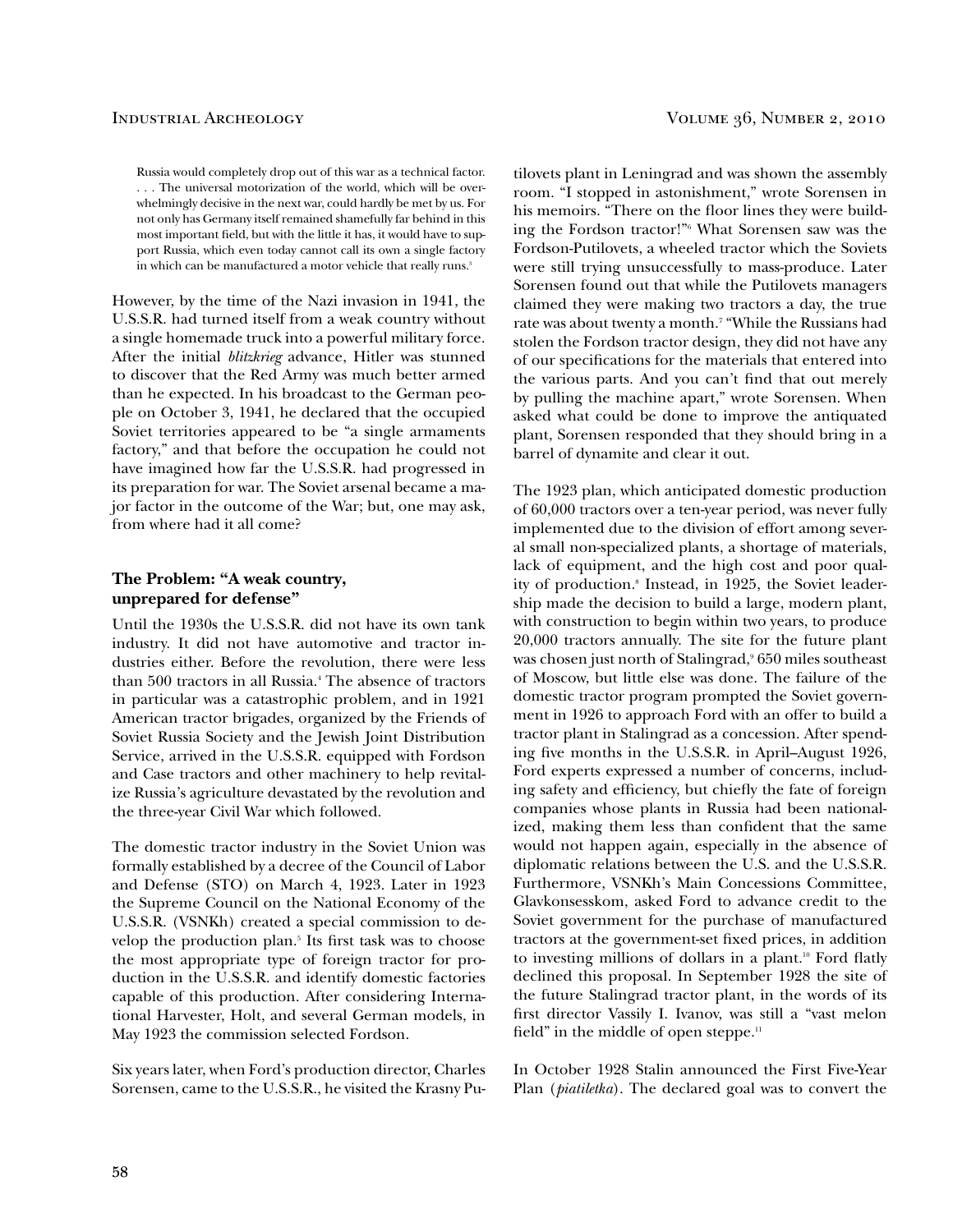U.S.S.R. from an agrarian and backward country into an "industrial and mighty country independent of the caprices of world capitalism," and to develop heavy industry "with machine building at its core" and with "all the necessary technical and economic prerequisites for increasing to the maximum its defensive capability to enable it to organize decisive resistance to all and any attempt at military intervention from outside."12 The supplementary notes to the Plan stated:

 Machine-building in Russia prior to the revolution had hardly begun to develop and the major part of the demand for machinery was covered by imports. This condition has not changed greatly up to the present time. . . . Automobiles and tractors, this brunch of industry is practically non-existent.<sup>13</sup>

At the onset of the *piatiletka*, ninety percent of all tractors in the Soviet Union were imported, mostly from the U.S., which in 1930 was still its principal source of tractors.<sup>14</sup> But by 1931 construction of the first giant Soviet tractor plant had been completed and two more were under way. American journalist, H.R. Knickerbocker, the first foreign correspondent to visit those sites, was especially impressed by the plant under construction at Chelyabinsk. Not only was its projected capacity going to be 50,000 ten-ton 60-horsepower crawler tractors annually, but it also appeared to be "most immediately convertible into military purposes," and its products were "so similar to tanks that they were in fact called 'tank-type.'"<sup>15</sup>

In January 1933 Stalin declared:

 We didn't have a steel industry, the foundation for industrialization; now we have it. We didn't have a tractor industry; now we have it. We didn't have an automobile industry; now we have it. . . . Consequently, the Soviet Union has been converted from a weak country, unprepared for defense, into a country mighty in defense, prepared for every contingency, capable of producing on a mass scale all modern weapons of defense and of equipping its army in the event of an attack from outside.<sup>16</sup>

By the time of Hitler's invasion in June 1941, the Red Army indeed was equipped with 24,000 tanks domestically manufactured at three giant tractor-tank plants, in Stalingrad, Kharkov, and Chelyabinsk. Soviet historians hailed Stalin for this remarkable industrial transformation. However, a crucial and largely unknown role in making this possible was played by an American architect from Detroit, Albert Kahn, and by a Soviet negotiator, Saul G. Bron, who during his tenure as chairman of Amtorg Trading Corporation in 1927–1930, contracted with leading foreign companies to help build Soviet industrial infrastructure and commissioned Kahn's firm to become consulting architects to the Soviet Government.

### **"Unknown" No. One: Albert Kahn**

Albert Kahn, described by *Time* magazine in 1940 as a "small, merry architectural genius," was born in 1869 in Germany, the eldest of eight children of an impoverished rabbi. He was eleven when the family emigrated to Detroit. Early on, Kahn showed talent in drawing, but his formal education ended when the family emigrated. To help support his family, he had to take odd jobs, including a job as office boy for the architectural firm of John Scott & Company. At the age of fifteen he started architectural training as an unpaid apprentice draftsman with Mason and Rice, where within seven years including a year-long study trip to Europe sponsored by *American Architect and Building News*—he rose to the chief designer position. In 1895, with two other Mason & Rice designers, Kahn started his first company, and in 1902, together with his younger brother, Julius, joined later by Louis and Moritz Kahn, he started what would become the most prolific architectural practice of its time in the U.S.A. Besides his talent, Kahn's personality was to a great degree responsible for the firm's success. He was described as a self-motivated workaholic, humble yet determined, and was said to possess tremendous energy and clarity of focus, combined with highly professional attitude and outstanding loyalty to his clients, regardless of the project. The latter may have a special significance for this story.<sup>17</sup>

Kahn's firm pioneered standardization and modular systems and developed a new type of industrial construction in which reinforced concrete replaced timberframe and masonry. Kahn's buildings were strong, fireproof, inexpensive to erect, with wide-open inner space unobstructed by columns, and with good lighting and ventilation (they were often referred to as "daylight factories"). Built "all on one floor, all under one roof," they also were easily expandable. He called them "beautiful factories" and believed that designing a building where human beings work should not be treated differently from designing a house, church, or library.

Kahn was mostly known as the "architect of Ford" but he also built his "beautiful factories" for all the other great Michigan automakers, including Chevrolet, Oldsmobile, Cadillac, Packard, Hudson, Chrysler, and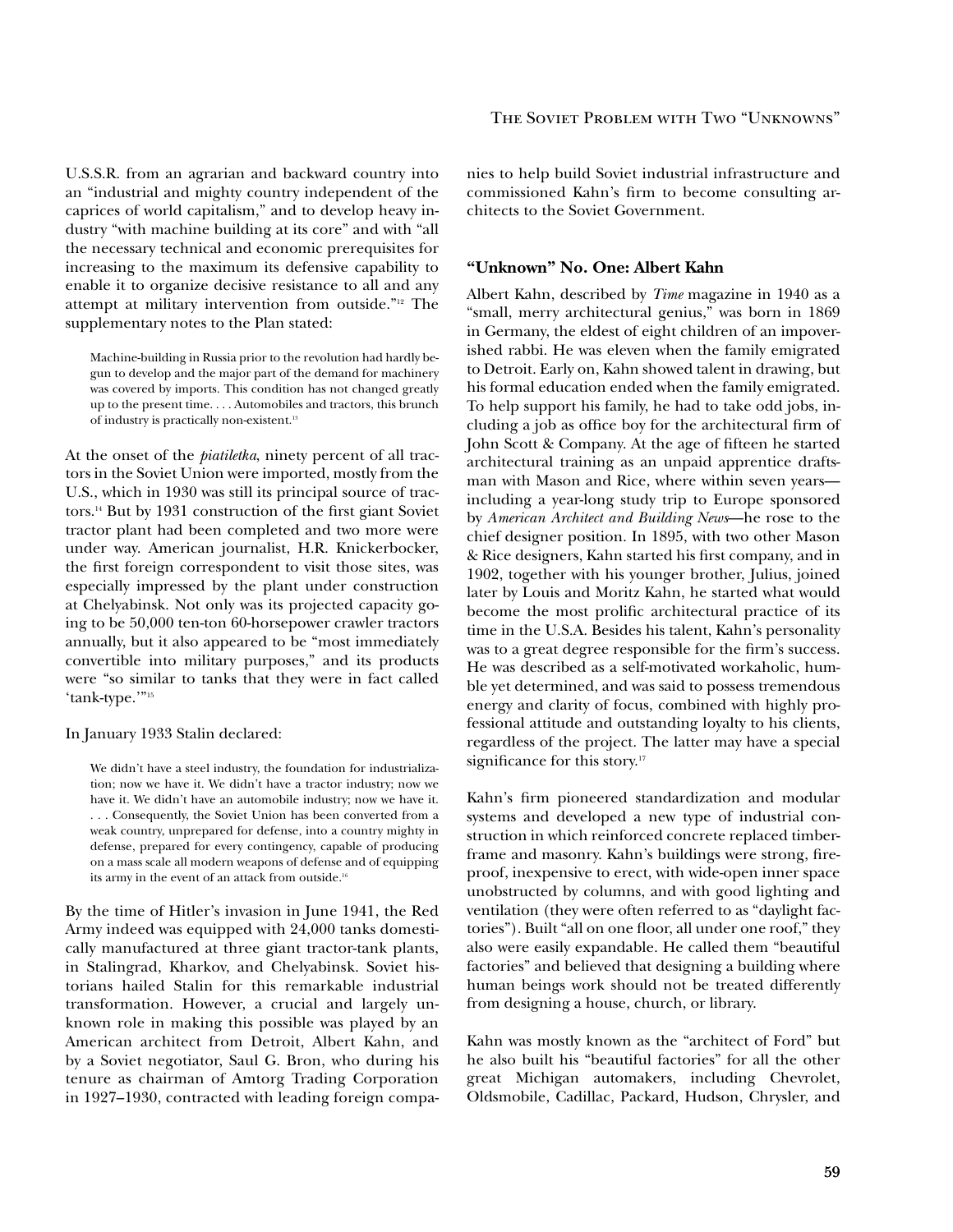De Soto, in addition to designing hospitals, banks, temples, libraries, clubs, and handsome mansions. By 1938 the firm handled about twenty percent of all architectdesigned industrial buildings in the U.S. and numerous projects around the world. No other architect had a greater inluence on the development of modern industrial architecture. Yet, several generations of Soviet architects never heard Albert Kahn's name, and in the West little has been written or remembered about the remarkable history of his work in Soviet Russia and the impact it had.<sup>18</sup>

Kahn was noticed by the Soviet leadership in 1926 due to his work on Ford's River Rouge Plant. It could not escape their attention either that Kahn's firm designed more than \$200 million worth of wartime structures during the First World War and that he was the first American architect who fully integrated his practice to provide clients with what today would be called a onestop approach. He brought architects and engineers under one roof, introduced teamwork in design, and even maintained his own on-site foremen to oversee the construction. The Soviet leaders appreciated Kahn's design centered on the assembly-line method of mass production and his highly productive design process. His staff of 400 could prepare the working drawings for a major plant in less than a month and facilitate its construction within five months. And for the Soviet industrialization program, time was of the essence. In 1928, after a high-ranking commission of VSNKh had combed the U.S. studying the American industrial scene, it paid a visit to Kahn's firm. This, according to Kahn, was followed by an invitation to visit Saul G. Bron, the head of the Russian trading company, Amtorg, in New York.<sup>19</sup> Kahn's trip resulted in his firm being offered a contract for the design of a \$4 million tractor plant, which, as it was described to Kahn, was only part of a program for \$2 billion worth of industrial buildings.<sup>20</sup>

The development program presented to Kahn encompassed almost the entire industrial construction under the first and second Five-Year Plans. A significant part of the design of this construction would land on the drawing boards of Kahn architects and engineers.<sup>21</sup> The Soviet government turned to Kahn's firm because in 1929, despite fascinating avant-garde experimentation by Soviet architects of the Constructivist movement,<sup>22</sup> no architectural organization in the U.S.S.R. possessed the experience in large-scale construction required for a task of such magnitude. Nor had any architectural firm in the U.S. designed a comparable number of factories or specialized in industrial construction to the extent that Kahn had. Despite his dislike of Constructivist architecture, Kahn's industrial functionalism actually was similar, although more pragmatic and devoid of an overarching theory. But architectural style was not the Soviet government's priority, but rather practicality, cost, and speed of design and construction. While Soviet avantgarde architects were heavily involved in debates on architectural theory, Kahn's solutions were grounded in F.W. Taylor's labor management theory combined with the "magical powers" of Ford's moving assembly line. Despite their origin in capitalist enterprise, Soviets considered both Taylorism and Fordism to be "ideologically neutral" techniques that could serve the cause of communism as well as they had served capitalism.<sup>23</sup> In fact, Ford production methods became so popular in the U.S.S.R. that in addition to Lenin's electrification and Stalin's industrialization, the terms *fordism* and *fordizatsia* were coined and, ironically, often used in media and propaganda slogans about the advantages of the Socialist system over capitalism.<sup>24</sup>

# **Two contracts: "A commercial relationship of great magnitude"**

Kahn was initially reluctant to accept the "dream job" offered by the Soviets. He still had plenty of work in the U.S. with many promising prospects ahead (the stock market would crash six months later), and he "knew little or nothing about the Russian Government." But chiely he was reluctant because the United States did not recognize the Soviet government. He knew that most of his clients were strongly anti-communist and that anti-Semites in the U.S. "echoed what the Nazis were saying and accused the Jews of fostering Communism." And yet the challenge fascinated him. He believed that "the Russian people—regardless of their form of government—were entitled to help after all their generations of suffering under the czars. It was the right thing to do."<sup>25</sup>

During the next three years, Kahn's firm became engaged in the industrial building program of the U.S.S.R. under the Five-Year Plan. The work was first done at the Kahn headquarters in Detroit and later––in order to handle a much greater volume of projects––in Moscow, with assistance from the Soviet staff, for whom the Kahn architects and engineers were providing training at the same time. The work was done under two contracts, one signed on May 8, 1929, to design the first Soviet tractor plant; another on January 9, 1930, to become consulting architects for all industrial construction in the So-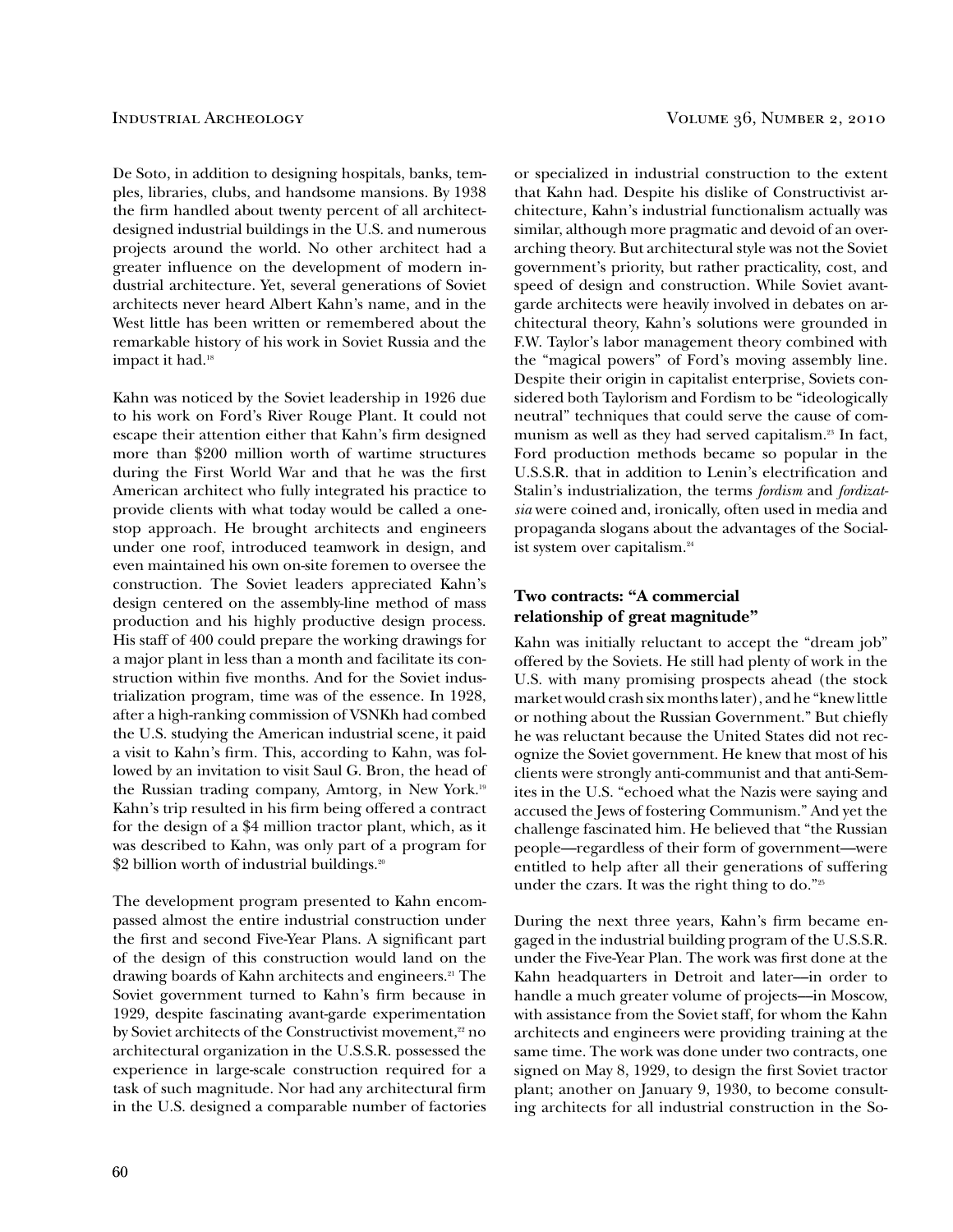### The Soviet Problem with Two "Unknowns"

viet Union. The work done by the Kahn architects and engineers under these contracts would make a major impact on the ability of the U.S.S.R. to fulill its ambitious plan for the country's industrialization.

On May 8, 1929, through the agreement signed with Khan by Amtorg President Saul G. Bron, the Soviet government granted Albert Kahn, Inc., a monumental contract to design a tractor plant in Stalingrad. Under the agreement, Kahn's firm, at its Marquette Building ofice in Detroit, would prepare architectural and engineering drawings of the main buildings, including plumbing, heating, ventilation and electrical systems, and road and railroad access. They would also assist in procurement of American construction materials, machinery, and equipment, as well as the installation work. In addition Kahn's contract called for providing the key construction personnel—the chief construction supervisor, installation specialists, and key foremen. All the drawings and specifications could be used for construction of that plant only and would remain the property of the irm. For its work on the project Kahn's firm would be paid \$130,000 (\$1,666,273 in 2012 dollars), plus 4 percent of the cost of additional buildings. All the plans had to be approved by Amtorg, which was responsible for the payments.<sup>26</sup>

*The New York Times* described the contract as "the beginning of a commercial relationship between the Soviet Government and the Kahn architectural firm of great magnitude." It also quoted Henry Ford who, when he learned about the contract, instructed Kahn to tell the Russians that they could have all his patents, designs and specifications, and pledged to send his engineers to Russia and to invite Soviet engineers into his plants to learn about mass production. Said Ford: "No matter where industry prospers, whether in India or China, or Russia, the more profit there will be for everyone, including us. All the world is bound to catch some good from it."27

In Russia the contract was announced in *Torgovo-promyshlennaia gazeta* (Trade and Industry Newspaper), which was running a regular front-page column under the heading "Foreign Technical Assistance in Construction of the Industrial Giants." It wrote that Albert Kahn firm's assistance "would guarantee that the plant would be built on schedule and would benefit from all American modern technical achievements."28 And less than two months after Kahn signed the contract, on June 30, 1929, the paper reported that the first American con-

struction engineers, John K. Calder and Leon A. Swajian, had arrived in Moscow with preliminary drawings for the assembly building, foundry, and forge, and were expected to depart for Stalingrad on July 2. Six weeks later four more Americans followed with complete plans.<sup>29</sup>

In April 1929, six months after Stalin announced the Five-Year Plan and two weeks prior to signing the Kahn contract, the chairman of the Council of People's Commissars of the U.S.S.R. (Sovnarkom), A. I. Rykov, raised an alarm about the technical preparedness of the country to meet the goals set by the Plan:

 I feel alarmed by many issues related to our technique and our technical cadres. . . . Shall we be able to cope with organizing man-power, technical cadres, skilled labor? . . . Money alone is not suficient for the new construction work. . . . We also need technical and organizing cadres, from skilled labor to engineers of the highest qualification. . . . We have to make great efforts to assimilate West European and American technique.<sup>30</sup>

But with the Kahn firm's work now in progress, Stalin could confidently announce in a *Pravda* article "The Year of the Great Turning Point" published to boost the Soviet people's spirit for the celebration of the twelfth anniversary of the Revolution:

 By the spring of the coming year, 1930, we shall have over 60,000 tractors in the fields, a year later we shall have over  $100,000$  tractors, and two years after that—over 250,000 tractors. . . . We are advancing full steam ahead toward industrialization. . . . We are becoming a country of metal, a country of automobiles, a country of tractors. And when we set the U.S.S.R. behind the wheel and get *muzhiks* to drive tractors, then let the capitalists try to catch up with us. $31$ 

When Stalin made this announcement, he certainly had in mind more than a single plant. Negotiations with Kahn about a contract on a much grander scale had already been under way since July 1929. On November 11, 1929, the chairman of VSNKh, V.V. Kuibyshev, reported to the Central Committee that a major agreement with Albert Kahn firm was approaching conclusion.<sup>32</sup> On December 26, 1929, the Sovnarkom approved a draft for a new agreement under which Albert Kahn, Inc., would enter into a contract with the VSNKh's Building Committee to provide consulting and supervision for design and construction of buildings in all areas of light and heavy industry, to which end the firm would install a design bureau in Moscow under the direct control of Kahn architects and engineers. Kahn's firm would supply standard factory layouts, detailed drawings, specifications, and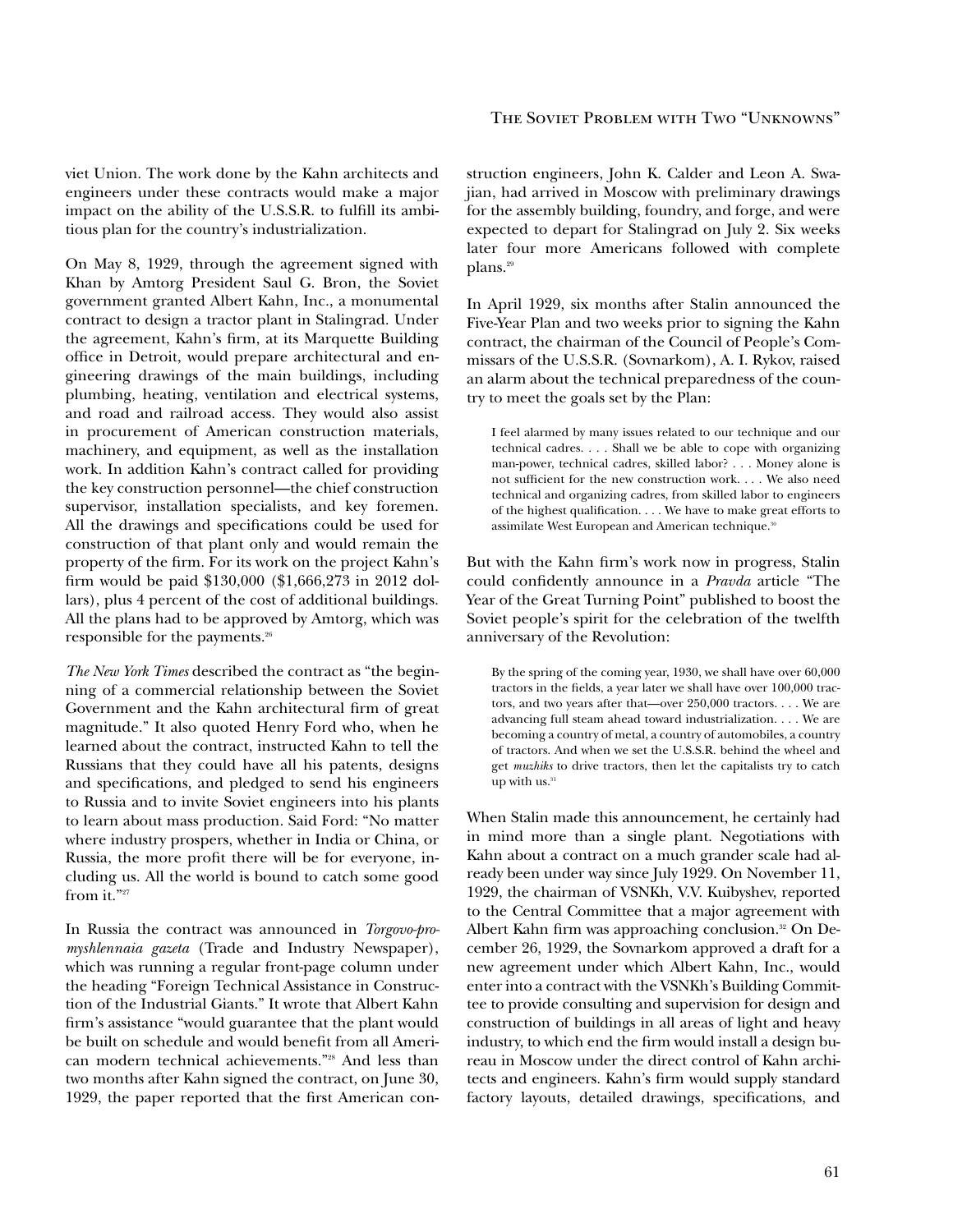other technical documentation "typical for architects working in America," which by the end of the contract, together with site-specific designs developed by the firm's specialists while working in the U.S.S.R., would become the property of VSNKh. Besides consulting and assistance in organizing the design bureau, Kahn specialists' responsibilities included direct involvement in preparing the drawings and specifications for the industrial projects planned by VSNKh and on-site supervision in construction of these projects. Kahn personnel were to include a chief architect; six architects specializing in various types of industrial buildings; chief engineers for construction and computation; chief engineers for equipment and for heating, ventilation, plumbing, sewerage, electrical and power systems, and a number of assistants. The contract would be for two years and the Soviet government would pay the firm annually \$250,000 (\$3,152,000 in 2012 dollars), plus an average annual salary of \$10,000 (\$126,000) to each Kahn specialist working in the U.S.S.R., tax free. Eighty-five percent of the firm's fee would be paid in dollars and 15 percent in Soviet 9-percent railroad bonds, which would be paid out at maturity in convertible currency. Salaries of Kahn's specialists would be paid 75 percent in dollars and 25 percent in rubles. For the projects designed in the Detroit office the firm would be compensated separately.<sup>33</sup>

This seminal agreement, which made Albert Kahn, Inc., consulting architects for all industrial construction in the Soviet Union, was signed on January 9, 1930.<sup>34</sup> (figure 1)



Figure 1. Signing contract: *left,* Albert Kahn; *right,* Saul G. Bron, President of Amtorg. *Standing center,* Moritz Kahn; *left,* N. Ol'khovsky, and *right,* J. Michaels, attorneys at Amtorg. Detroit, 9 January 1930. Photo courtesy of Albert Kahn Associates, Inc.

On January 11 the *Times* hailed the agreement between Kahn's firm and the Soviet Government. In total, the program called for the expenditure of nearly \$2 billion dollars in 1930 alone and included the erection of four large car, truck, and motorcycle factories; nine tractor and farm machinery plants; and over 500 other plants and factories for light and heavy industry.<sup>35</sup> Albert Kahn emphasized the comprehensive nature of the project: "Not only did the plants have to be designed, but machinery had to be selected and ordered, process layouts had to be prepared, and the very tools needed to build the plants had to be ordered here and shipped over."<sup>36</sup>

In his statement to the press, Moritz Kahn, vice president of the firm, who negotiated the contract in Moscow, emphasized that Kahn principles of standardized mass production in industrial construction were intrinsically compatible with centralized planning and governmentowned industry in the Soviet Union: "There will be but one client to serve and but one centralized architectural bureau." All factory buildings for any one type of product could be built on these standardized principles, resulting in great savings in time and cost of design and construction. The Soviet state, operating through Amtorg as a single super-buyer, ensured a unique bargaining position in purchases of materials and equipment. Additional savings of millions of dollars would result from Kahn architects assisting in the revision of Soviet ultra-conservative building codes. In conclusion, addressing American manufacturers, Moritz Kahn reminded them that carrying out the Soviet industrialization program would require the importation by the Soviets of great quantities of manufacturing, mining, railroad, agricultural, and other machinery and equipment.<sup>37</sup>

On the Soviet side, describing the contract, *Izvestia* wrote that its objective was "to adopt by means of practical joint work of Soviet and American specialists the latest methods and achievements of American technique." It also reported that Kahn's Soviet counterpart, Stroiobyedinenie, was sending twenty-five engineers to work at Kahn's ofice in Detroit to familiarize themselves with all the firm's projects and to study the latest methods of construction technology.38 At the same time, as provided by the contract, Kahn's firm was sending the same number of experienced architects and engineers to set up a special design bureau in Moscow and to take leading positions at that bureau.<sup>39</sup>

This bureau, which by 1932 would employ two thousand Soviet workers, was formed under the Building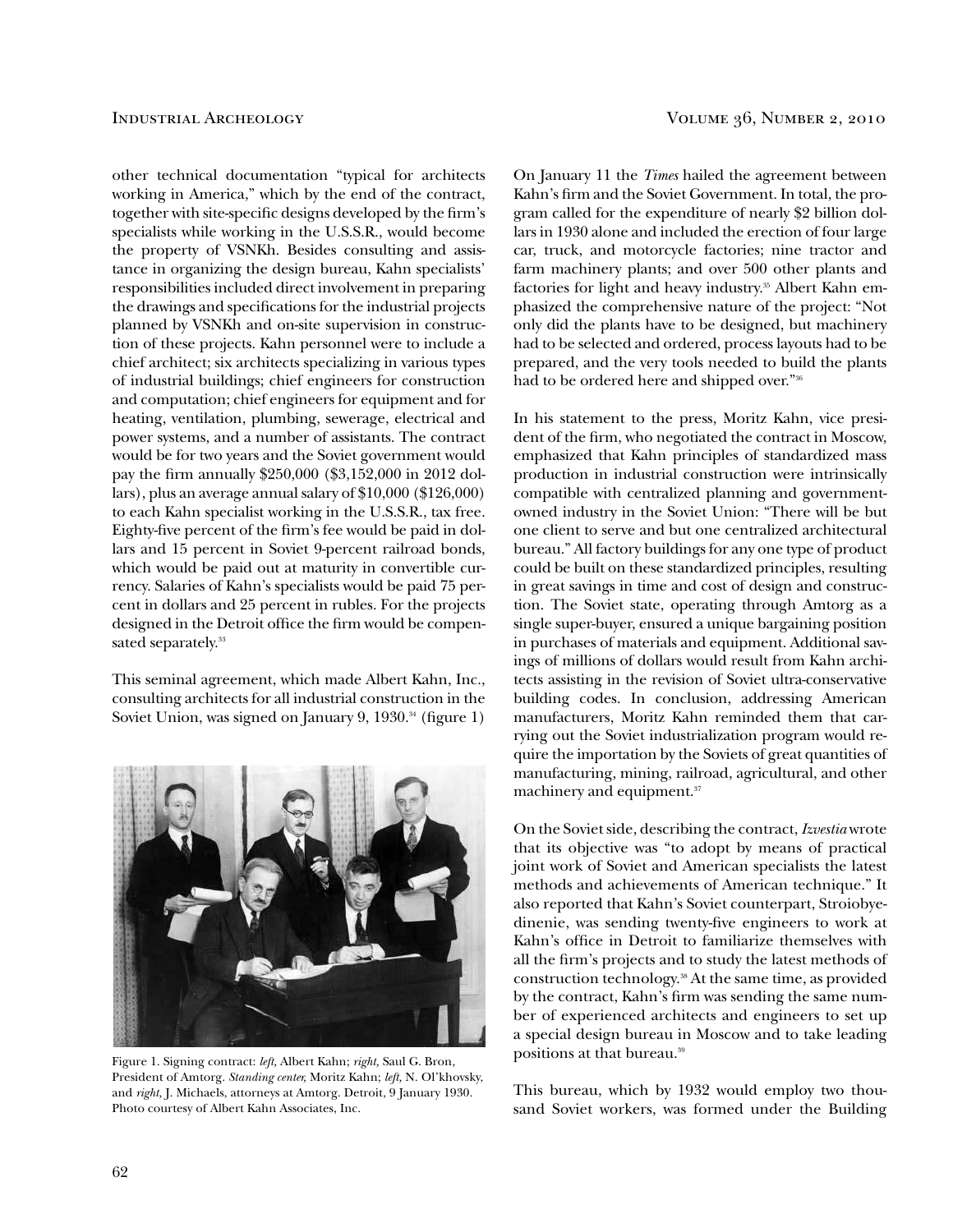Committee of VSNKh, by a decision VSNKh made on March 5, 1930. It was named Gosproektstroi (State Design and Construction) and became the largest designing organization in the U.S.S.R. It was an answer to the prayers of the Soviet planners who, by 1929, realized that in order to implement the Five-Year Plan, instead of scattered small-scale design studios (*masterskie*), they needed "one powerful organization" which would "employ American expertise in its work and at the same time pass on this expertise to as many construction organizations and young Soviet specialists as possible."<sup>40</sup>

A party of forty-ive Americans, headed by Moritz Kahn, who was delegated by the firm to set up the Moscow operation, left Detroit on March 20, 1930. The group included twenty-five specialists, their spouses, and an eleven-year-old child.<sup>41</sup> (figure 2) During a farewell party and press conference prior to their departure, Albert Kahn refuted allegations of sympathizing with Bolshevik Russia by stating that the politics of Russia did not interest him and, as a professional man, his attitude towards Russia was "that of a doctor toward his patient."<sup>42</sup> After stops in London and Berlin, and before boarding a train for Moscow, a member of the group, George K. Scrymgeour, mailed a card to Albert Kahn: "All happy and ready for the task come what will."<sup>43</sup>

# **Gosproektstroi: "A marvel of efficiency"**

Kahn's Moscow headquarters at Gosproektstroi opened on April 15, 1930. It was housed in a five-story building at 2/10 B. Cherkassky pereulok, where two loors were occupied by the architects, one by the structural engineers, another by the mechanical engineers, and still another by the detailers of structural steel. Moritz Kahn, who stayed in Moscow for several months at a time, became the head of the American advisory engineering staff at Gosproektstroi; George K. Scrymgeour became this organization's chief engineer. The segment of Kahn organization that was dispatched to Russia was "competent within itself to handle all general phases of construction design and structural engineering." As specialized problem arose, additional specialists were sent by the Kahn firm to supplement the original group.<sup>44</sup> In his 1934 report to the American Society of Civil Engineers, Scrymgeour described that the Kahn group's role was "to control, teach and design all light and heavy industry" planned by the Soviet State Planning Commission (Gosplan)*,* and that by the end of the second year, the Kahn group completed the design of buildings costing (according to Soviet figures) 417 million rubles.<sup>45</sup>

According to the annual report of Gosproektstroi, in 1931 Kahn specialists supervised 600 Soviet employees in Moscow, 300 in Leningrad, and 100 in Kharkov, not counting students, and by that time 2,500 Soviet workers had gone through Kahn training. By the end of the second year, additional branches of Gosproektstroi opened in Kiev, Dnepropetrovsk, Odessa, Sverdlovsk, and Novosibirsk, all using the same organizational setup and standardization methods, utilizing the American standard system and details applied to Russian conditions, which was termed *russko-amerikanskaia sistema* (the Russian-American system). Standard con-



Figure 2. Moritz Kahn, his staff, and their spouses at Grand Central Station, New York, en route to Moscow. *Center, standing*, Moritz Kahn; *to his right,* his wife Edith. 6 March 1930. Photo courtesy of Albert Kahn Associates, Inc.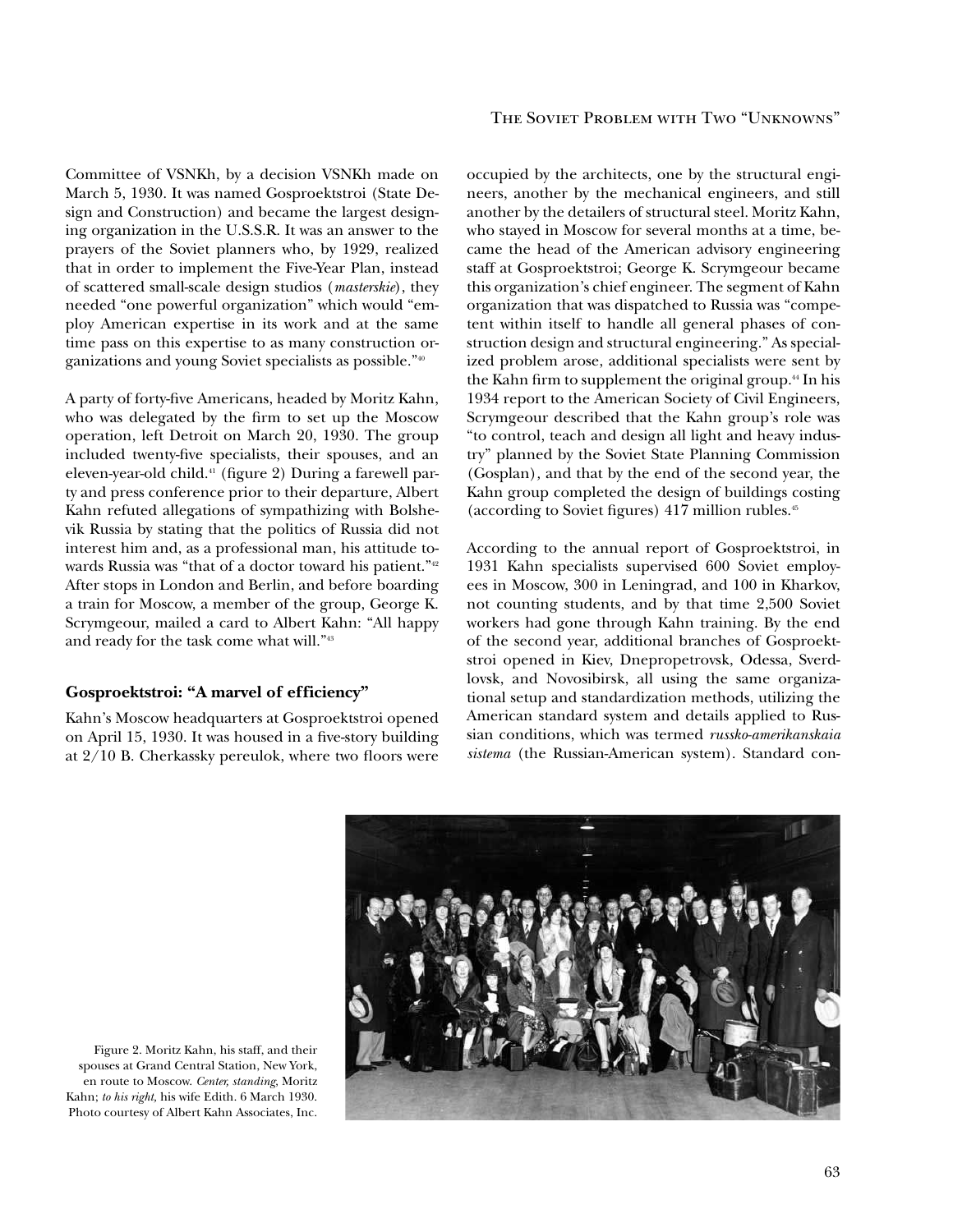struction methods and details were developed in Moscow and then distributed to all branches. At that time Kahn specialists supervised over 3,000 Soviet designers. The American group, together with thousands of Soviet architects, engineers, and draftsmen, formed the largest architectural organization in the world, its size and scope surpassing Kahn's operation in Detroit. It was a marvel of organization, and, considering the fact that the majority of the Soviet technicians were untrained, it was a marvel of efficiency.<sup>46</sup>

But they had to start from scratch. According to Albert Kahn, the difficulties at first seemed insurmountable. Soviet Russia lacked not only factories, but also the pencils and drafting boards to design them. There was only one blueprint machine in Moscow in 1930. The language barrier and cultural differences presented serious problems, not to mention that the Americans had to adjust to metric units, the so-called "uninterrupted working week," an unfamiliar diet, and living conditions that were, by American standards, less than adequate, including a frequent lack of heat at home and in the ofice during the long winter months. "The problem of adjusting our regular practice to their requirements was indeed an interesting and sometimes a dificult one. Many materials we consider standard here are not to be had in Russia, which necessitated much study to meet existing conditions," explained Kahn in the address he delivered to Cleveland Engineering Society in 1930.<sup>47</sup>

Kahn noted that the Soviet architects and engineers initially looked at his men as intruders. Early in the process, Moritz Kahn commented on what he thought was a real cause of the trouble. He said that the Russians in many instances had a superior education and theoretical knowledge, whereas the Americans had the practical experience in getting the job done "in the American way," which often led to criticism on the part of the Russians.<sup>48</sup> The greatest resistance was encountered by the Kahn engineers, particularly those in charge of reinforced concrete design. Soviet engineers, who, according to Albert Kahn, were well versed in it, were opposed to the American "short cuts," especially their habit of forgoing some minute calculations and rather relying on their experience. But gradually, as Kahn used to joke, they became convinced that buildings designed by the Americans did hold up in the States and that the chances were they would, as well, in Russia, "irrespective of politics."

In addition to their day jobs, Kahn specialists had to run classes at night to train their Soviet colleagues in

the Ford-Kahn principles of factory design and to teach drafting to their government-assigned assistants, most of whom came directly from school and had no professional training or experience. But perhaps remembering his own beginning as an apprentice draftsman, Albert Kahn praised his Soviet students: "These young Russians are very gifted. They apply themselves intensively, enthusiastically and earnestly. Hours mean nothing to them."49 Nevertheless, the lack of skilled help was so dire that American specialists were often compelled themselves to do work which should have been done by Russian draftsmen.<sup>50</sup> This shortage of skilled workers was the result of a high rate of turnover created by Soviet authorities to get as many workers as possible through "American schooling."

The shortage of materials of all kinds, frequent replacement of the men in authority, orders and counter orders, endless conferences, and exhausting discussions created additional problems for the Americans. Able as the Russians were in theory, remembered Kahn, "they lacked system and the ability to organize." Plans were often drawn with the sites not yet determined, foundation plans ordered and construction actually began before the details of the main structure were finalized, and there was constant struggle to meet the conditions as they changed almost daily: "Today, sheet metal is lacking and ready roofing must be used. Tomorrow, steel is not to be had and wood must be substituted."51 Scrymgeour added, "Nothing to speak of excepting delay in delivery of drawings to and from branches or plants, and the Russian workers habit of promising '*zaftra*' (tomorrow) and tomorrow never comes."<sup>52</sup>

Interviews at the U.S. Consulate in Riga, Latvia, of nine Kahn engineers returning from Moscow in late 1930 captured the reality of the daily work at Gosproektstroi. They commented on their Soviet colleagues' lack of practical experience in projects of the magnitude they were called upon to carry out and a certain reluctance in adapting to American practice. According to them, the Soviets lacked knowledge about modern norms of building sanitation, and they resisted the introduction of any aestheticism in design; even the beauty which could be derived from simplicity and the straight line was frowned upon as not consonant with revolutionary art. The shortage of skilled labor and the tangle of bureaucratic control over scarce construction materials, especially steel, were the main problems. The Americans also commented on the political climate in the U.S.S.R.: "We feel so free to be out [of the Soviet Union]. They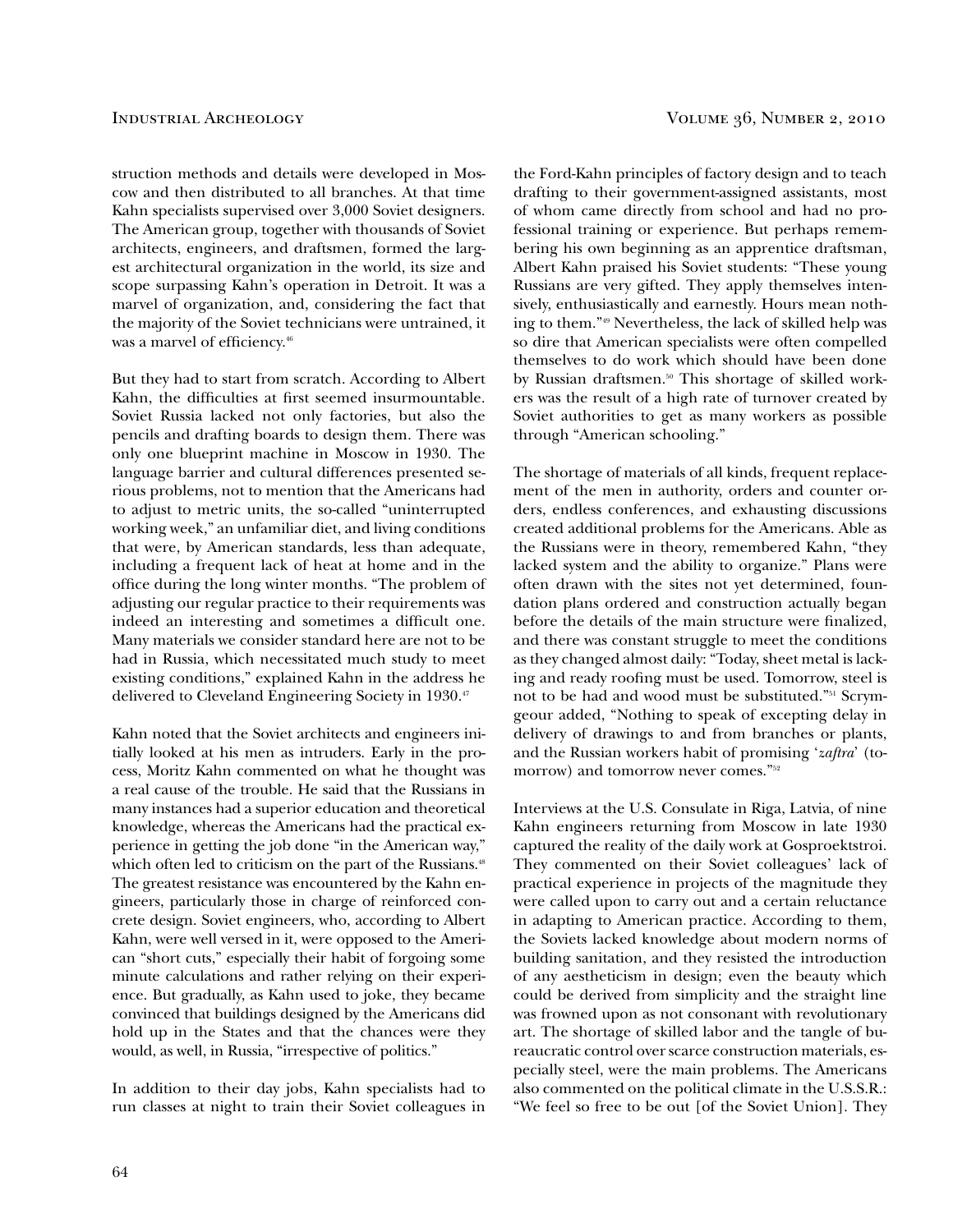

Figure 3. Stalingrad Tractor Plant. Plot plan, rendering by Albert Kahn Architects and Engineers, 1929. Photo courtesy of Bentley Historical Library, University of Michigan.



Figure 4. Stalingrad Tractor Plant. Assembly building, cross-sectional view, rendering by Albert Kahn Architects and Engineers, 1929. Photo courtesy of Bentley Historical Library, University of Michigan.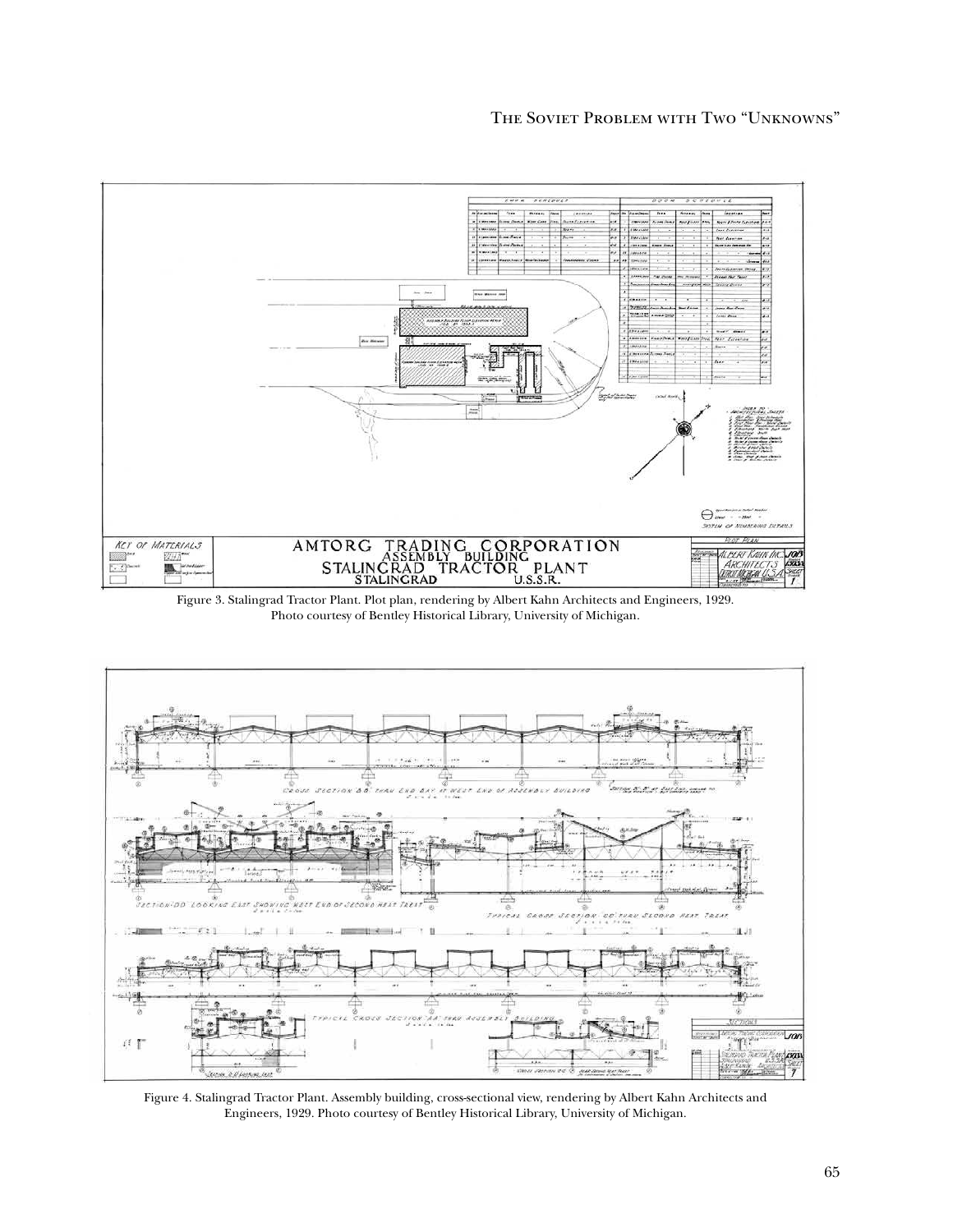have such systems, resort to such methods! If there is someone missing, one knows—political prison. Fearing to raise suspicion people dare not to say a word."<sup>53</sup>

Despite these challenges, between 1929 and 1932 Kahn's firm designed and equipped hundreds of industrial enterprises, nearly the total Soviet industrial base, spanning the entire map of the U.S.S.R. from Leningrad to Yakutsk and ranging from tractor, automobile, and aircraft plants to power plants, foundries, forges, steelmaking and rolling mills; metallurgical, ball-bearing, aluminum, and asbestos plants; machinery and tools manufacturing factories; textile mills and food processing factories. At least \$200 million worth of buildings were designed by Kahn's firm in Moscow and Detroit during the first year alone.<sup>54</sup>

For almost three years, American construction engineers, foremen, and workers labored at remote sites side by side with the Soviet workforce, struggling with harsh climate, lack of necessities, and an impossibly overloaded transportation system. They discovered that sanitation did not exist outside of big cities and survived (though not all of them) a typhus outbreak in Stalingrad.55 But most important, they labored deep inside a country which was not recognized by their own, and so they had no oficial protection. Yet, on October 10, 1929, Moritz Kahn wrote to his elder brother Albert from onboard the steamer *Karl Liebknecht*, sailing down the Volga River to Stalingrad: "Here is a country of one hundred and fifty million people fighting for its existence, a people sorely needing our help; whether we agree with them or not, we ought to help them get on their feet if only for humanitarian reasons."56 Added Albert Kahn, after one of his visits: "I don't believe that the world can really get back on its feet until the other peoples help the Russians in transforming themselves into a modern industrial state, working in harmony with the remainder of the world."<sup>57</sup>

### **Stalingrad: "American tempo"**

The Kahn projects in Russia were designed in two organizations, Gosproektstroi operating in Moscow and Kahn headquarters in Detroit. The major projects designed in Detroit included the tractor plants in Stalingrad and Chelyabinsk, the Avtostroi truck assembly plants in Moscow and Nizhny Novgorod, Gospodshipnik rollerbearing plant in Moscow, and the Stalmost structural steel fabricating pant in Verkhnyaya Salda (near Nizhny Tagil), built to meet the massive need in structural steel

for all the large-scale construction under the Five-Year Plan. (figures  $3-6$ )

The Stalingrad plant was the first of three giant Soviet tractor plants designed by Kahn's firm in record time. Frank D. Chase, R. Smith, and several other firms assisted in the design of the auxiliary buildings; International Harvester provided the tractor design and the technical advisers.<sup>58</sup> A group of Soviet engineers was stationed in Detroit to assist with the project. (figure 7) There was particular need for speed in the preparation of the drawings since the steel for the plant had to be ordered and fabricated in the U.S. in time to reach Russia before the winter months. And extreme precision had to be used in design to avoid any adjustments in the field 6,000 miles away.

The projected annual capacity of the plant, originally planned to be 10,000 tractors, was subsequently increased to  $20,000$ , later to  $40,000$ , and finally, to  $50,000$ , twice the capacity of the International Harvester Milwaukee plant on which it was modeled.<sup>59</sup> All building components, including glass-filled external walls and butterly truss roof structures with saw-tooth skylights (known as the Kahn Daylight System), as well as essential equipment and tools, were supplied by over 100 American firms. The structural steel elements (figure 8) were prefabricated in New York by McClintic-Marshall Products (owned by the Bethlehem Steel Corp.), then shipped in a knock-down state to Stalingrad, via the Black Sea and the Volga River, and then by land, in 252 carloads, to be assembled under the supervision of a force of American builders and engineers selected by Kahn's firm.<sup>60</sup> Long caravans of camels, horses, and oxen were aiding the lines of motor trucks and the special railroads (designed by the Kahn firm) in transporting building materials from the docks. Abe L. Drabkin acted as Kahn's on-site representative; John K. Calder, a former chief construction engineer at River Rouge, served as general superintendent (also often riding camels to and around the construction site). His assistant was Leon A. Swajian, also from Ford's River Rouge plant. American engineers, communicating through interpreters, supervised plumbing, heating, welding, and electrical works. For every twenty to thirty Soviet workers, there was an American foreman. Together with about 380 American workers, who came to Stalingrad with their families on a one-year contract, they formed the largest American colony in the U.S.S.R.<sup>61</sup> Most of them came from Detroit, where a Traktorstroi recruiting office opened at 255 West Congress Street.<sup>62</sup>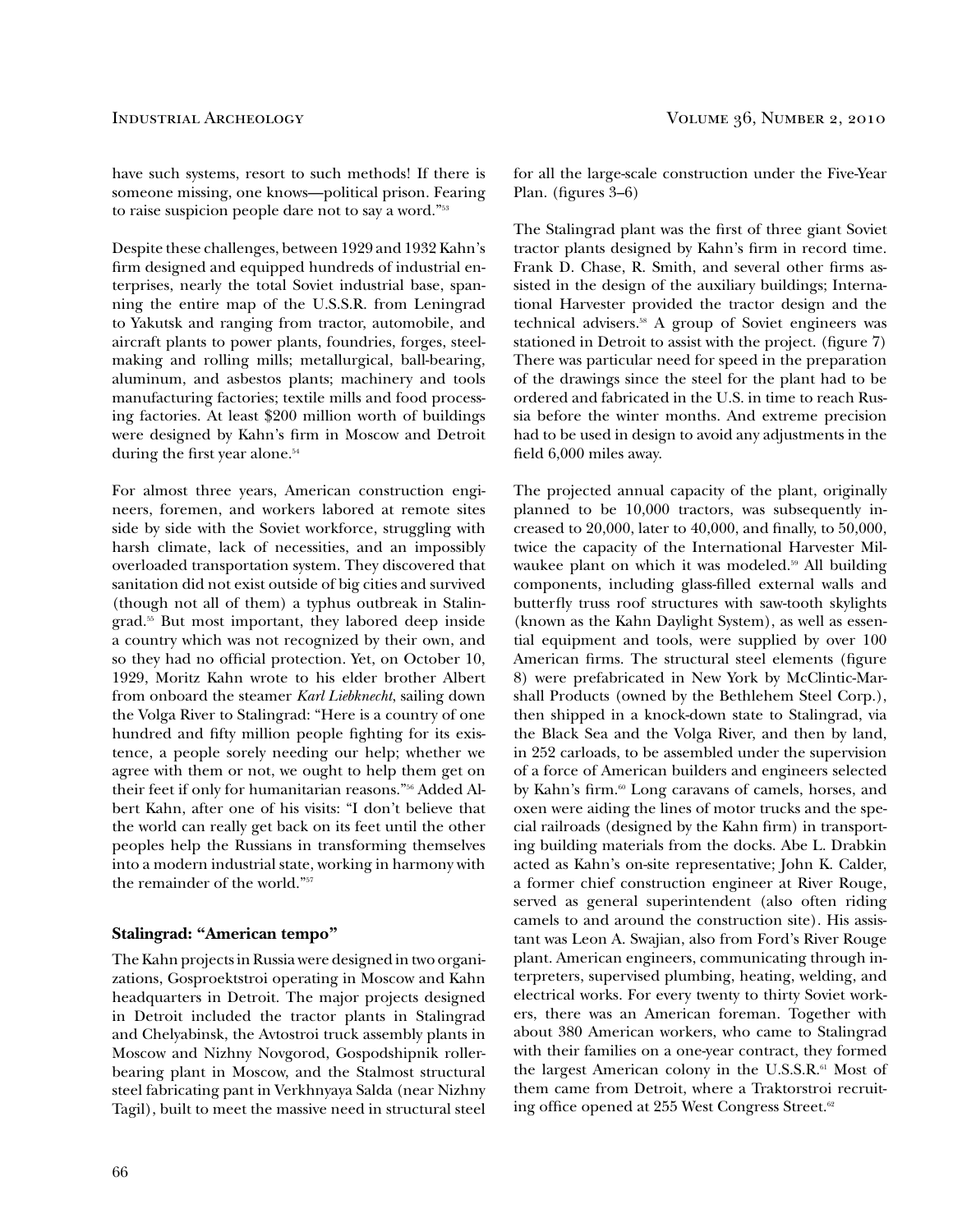

Figure 5. Stalingrad Tractor Plant. Bird's eye view, rendering by Albert Kahn Architects and Engineers, 1929. Photo courtesy of Albert Kahn Associates, Inc.



Figure 6. Chelyabinsk Tractor Plant. Bird's eye view, rendering by Albert Kahn Architects and Engineers, 1930. Photo courtesy of Albert Kahn Associates, Inc.



Figure 7. *Sitting, center,* Albert Kahn; *standing, center,* Moritz Kahn; *sit*ting, left, Abe L. Drabkin, and unidentified Soviet and American engineers at Albert Kahn ofices in Detroit with drawings for Stalingrad Tractor Plant, 1929. Photo courtesy of Bentley Historical Library, University of Michigan.



Figure 8. A truss (for the assembly building at Stalingrad Tractor Plant) being fabricated in New York by McClintic-Marshall Products before being dismantled and shipped to the USSR, 24 July 1929. *Left to right*: Mr. Otto of Albert Kahn Architects and Engineers, M. Dmitrieff of Amtorg, F.W.R. Snyder of Albert Kahn Architects and Engineers. Photo courtesy of Bentley Historical Library, University of Michigan.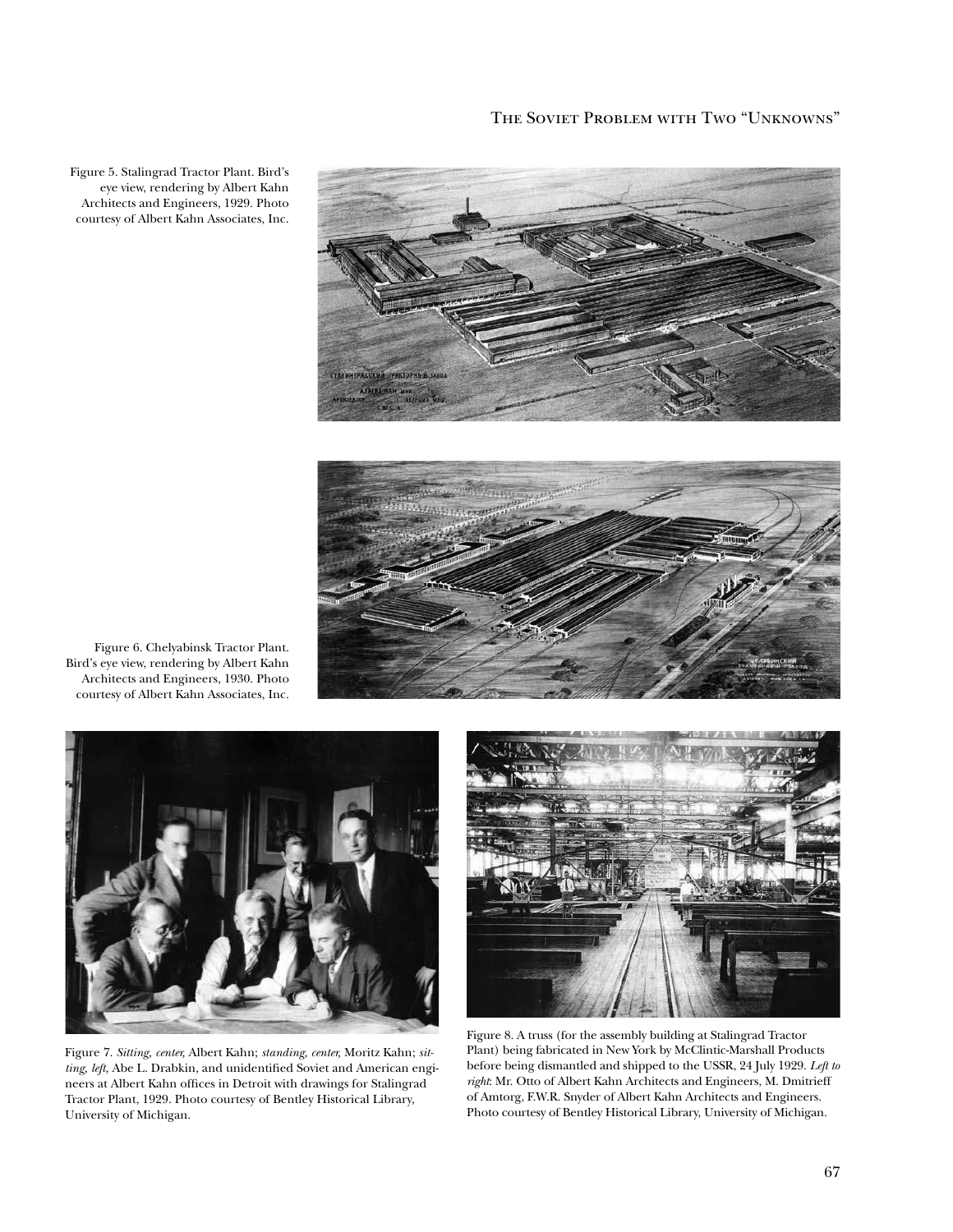The Soviet press at that time was quite open about American assistance and the acute shortage of specialists and skilled workers; secrecy and denial would come later. Every issue of *Soviet Union Review*, published for foreign consumption, carried numerous pictures of American tractors at Soviet collective farms and American workers and engineers at Soviet plants. And at home VSNKh's newspaper *Za industrializatsiiu* wrote:

 It is very important to note that the American specialists are not just doing consulting; they are actually supervising the entire construction. The shortage of our own qualified workers has forced us to increase as much as possible the number of American technical specialists invited to work at the Stalingrad Plant.

Such a statement would certainly have landed the editors in trouble during Stalin's later campaign against "cosmopolitanism,"63 but the campaign of "self-criticism" (*samokritika*) in the Soviet press at that time was to be interpreted as a manifestation of the strength of the economic system of the U.S.S.R., which was not afraid to expose its shortcomings to its own people and the world outside. In 1929, deputy chairman of Gosplan, G. Grinko, admitted: "In making our plans, we simply worked on the assumption that the people to carry out these plans would be found. We must more and more draw on the foremost technicians of other countries to help carry out our program."64 In 1929, in addition to engineers sent to the U.S.S.R. under the technical assistance contracts with foreign companies, the Soviet government announced a policy of employing foreign technical talent directly. In 1931, according to *Economic Handbook of the Soviet Union*, 1,500 American engineers and technicians were engaged in work in the U.S.S.R.<sup>65</sup>

The Soviet slogan "to catch up with and surpass America" could be seen everywhere in Stalingrad along with calls to keep up with the "American tempo." Construction of the Stalingrad tractor plant's main buildings, where the American parallel construction system was introduced instead of the Soviet sequential construction method, $66$ was indeed completed in a record six months instead of the planned eighteen (though it did not reach the planned capacity until 1933). It was the largest plant in the U.S.S.R. and comprised an assembly building 1,340 feet long and 315 feet wide, a forge shop 532 by 450 feet, and a foundry  $680$  by  $440$  feet.<sup>67</sup> The first tractor, "International" (named after International Harvester Farmall 15-30, of which it was almost an exact copy), was assembled on June 17, 1930. (figure 9) Congratulating the Soviet workers on the plant's opening day, Stalin sent a telegram: "Greetings and congratulations on their victory to the workers and leaders of the first giant tractor

plant in the U.S.S.R. The fifty thousand tractors which you are to give our country every year are fifty thousand shells shattering the old bourgeois world."<sup>68</sup> A strikingly different telegram, in English, was sent to the Albert Kahn engineers, thanking "our technical teachers, the American specialists and technicians, who have helped us in the construction of the plant."<sup>69</sup>

The Stalingrad Tractor Plant<sup>70</sup> was the first of three giant Soviet tractor plants that had the capability to produce tanks. In May 1931, the Chain Belt specialist, Ellwood T. Riesing, who was installing in Stalingrad a conveyor-belt system (once branded by Lenin as the quintessence of capitalist exploitation) would report that shortly before he left, the preparations were being made at the plant for manufacturing "small tanks."71 In February 1932 an American engineer from New York, A. Wishnewsky, after completion of his contract with Traktorstroi, would report that in Stalingrad "emphasis was being placed on production of tanks rather than tractors." In his opinion, "the development of tractor production there [had] been designed to lead up to the production of tanks."72 By the beginning of World War II, the Stalingrad Tractor Plant had already partially switched to production of T-34/76 tanks. During 1941 and 1942, it became the major producer of T-34s, while the other tank manufacturing plants from the European territory of the U.S.S.R., together with workers and machines, were being evacuated beyond the Urals. Production continued until German troops stormed the plant itself in late  $1942$ .<sup>73</sup> It became one of the sites of the crucial Battle of Stalingrad where, in January 1943, the Red Army's victory over the Nazis turned the tide of World War II.<sup>74</sup> (figure 10)



Figure 9. Assembly line at Stalingrad Tractor Plant, 1937. Photo courtesy RIA Novosti.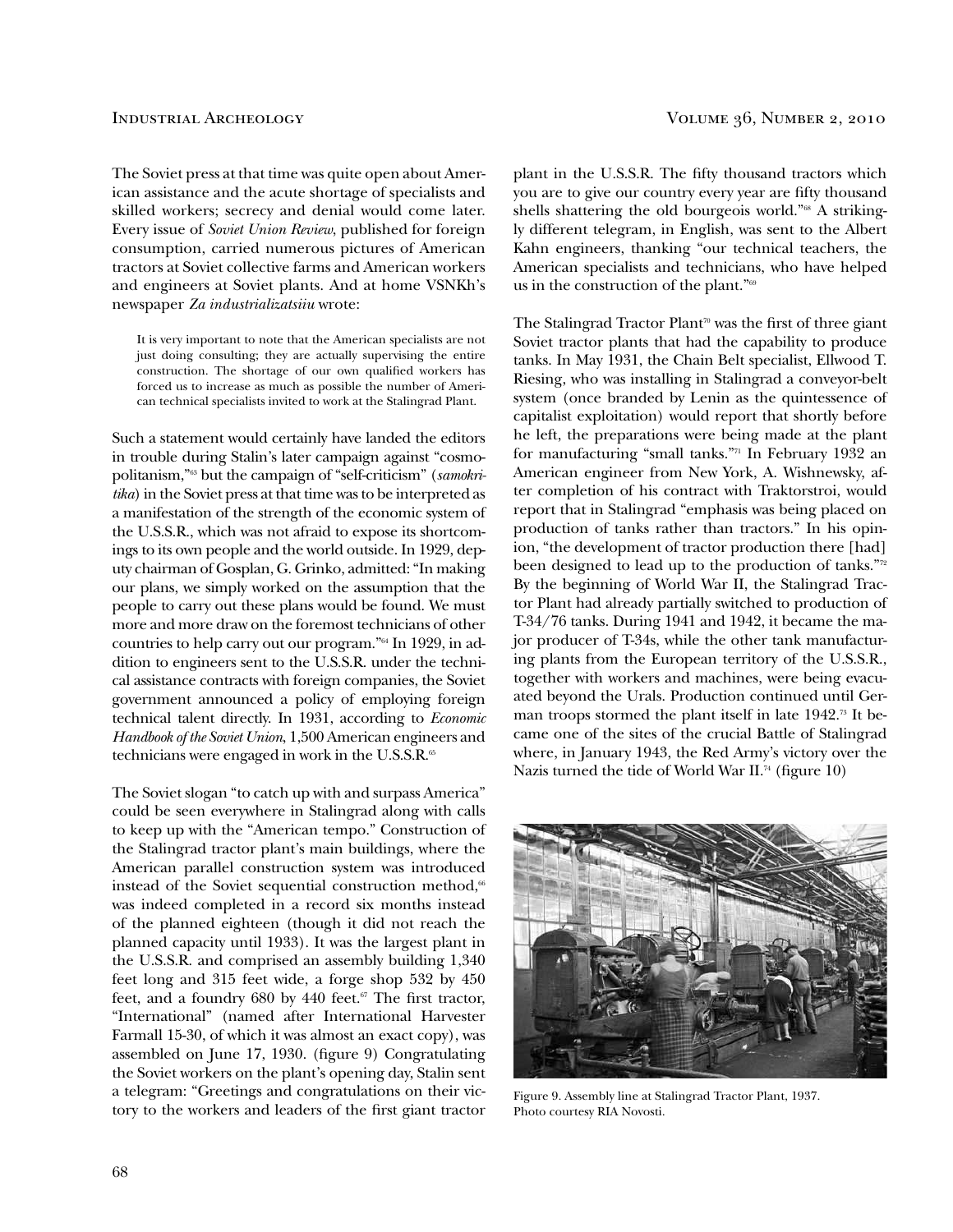

Figure 10. Soviet tank repair in the middle of battle, Stalingrad Tractor Plant. August 1942. *Vokrug Sveta,* no. 1 (January 1983).

In November 1942, a few weeks before Albert Kahn died, Malcolm W. Bingay, the chief editor of the *Detroit Free Press* and a good friend of Kahn's, asked him whether he was surprised by the way the Russians had held off the Nazis. Kahn said that when his Soviet customers insisted that he build plants "with tremendously heavy foundations and extra steel all through the construction," he told them that it was not necessary, and when they, smilingly, told him about the severe Russian winters, he thought they "were all crazy." Moritz Kahn was the first to figure out the reason for this requirement: "Albert," he said, "these people are not crazy. They are building war-production plants and do not want us to know about it." As Kahn remembered it, "They were kind and considerate but revealed nothing of their purposes."75 However, by the end of 1931, Albert Kahn must have formed a reasonably good idea about the U.S.S.R. preparing for a potential war. "There is no question about Russia's preparing herself as fully as possible for such an event, nor is there any doubt that many of the newer plants are planned for the production of war materials when needed," Kahn reported in his 1931 presentation to the Detroit chapter of American Institute of Architects.<sup>76</sup>

# **Kharkov: "Professors, police force, and young bands of pioneers"**

After completing their work in Stalingrad in 1930, many American foremen and engineers moved on to the construction sites of other tractor plants designed by Kahn's architects, one in Losevo, in the outskirts of Kharkov

### The Soviet Problem with Two "Unknowns"

in the Ukraine, and another at Chelyabinsk in Siberia. The Kharkov plant, with a projected capacity of 50,000 to 60,000 tractors annually, was almost an exact copy of the Stalingrad plant, with some improvements but also with new problems caused by the drop in steel imports. It was built largely of reinforced concrete, with the needed steel coming from Germany, not prefabricated.

The construction started on January 28, 1930. In July 1930, Leon A. Swajian, who had just finished his job in Stalingrad, became the general superintendent at Kharkov. (He would be awarded the Order of Lenin for this work in 1933). In an interview in *The Moscow News*, Swajian said that the Kharkov plant was pushed to completion more swiftly than any job he had ever done, and none required so much construction in a single year. It was especially hard for American engineers "accustomed to a country where you can order anything you like one day and get it the next." He also described the continuing shortage even of unskilled labor. Hundreds of foreign workers and foremen were invited, and virtually all men, women, and even children in Kharkov, "professors, police force, and young bands of pioneers," were brought in by the hundreds every day to do unpaid work on the construction of the plant.<sup> $\pi$ </sup> On the other hand, when it came to production, the Kharkov plant profited by receiving a large corps of trained workers who had "graduated" at Stalingrad, while the Stalingrad plant had been compelled to break in a mass of raw labor, unacquainted with the machinery they had to learn to use.<sup>78</sup> The Kharkov Tractor Plant---the first tractor plant in the Ukraine and the largest in the U.S.S.R. at the time––began operation on October 1, 1931, like the Stalingrad plant, producing copies of the International Harvester 15-30. By September–October 1941 (before it was evacuated to Altai, in Siberia), the plant was building T-16 light tanks (KhTZ-16) and diesel tank engines.<sup>79</sup>

### **Chelyabinsk: "More universal"**

On May 29, 1929, Sovnarkom decided to build yet another Soviet industrial giant, a tractor plant in Chelyabinsk, 1,100 miles east of Moscow (further away from the western border than Stalingrad). The plant was expected to produce at least 40,000 ten-ton 60-horsepower crawler tractors annually. In June 1929, the future plant's administration, Cheliabtraktorstroi, was formed as a new division at the State Institute for the Design of Metallurgical Plants, Gipromez. In March 1930, after their negotiations with Caterpillar for technical aid in tractor design and production had fallen through, representa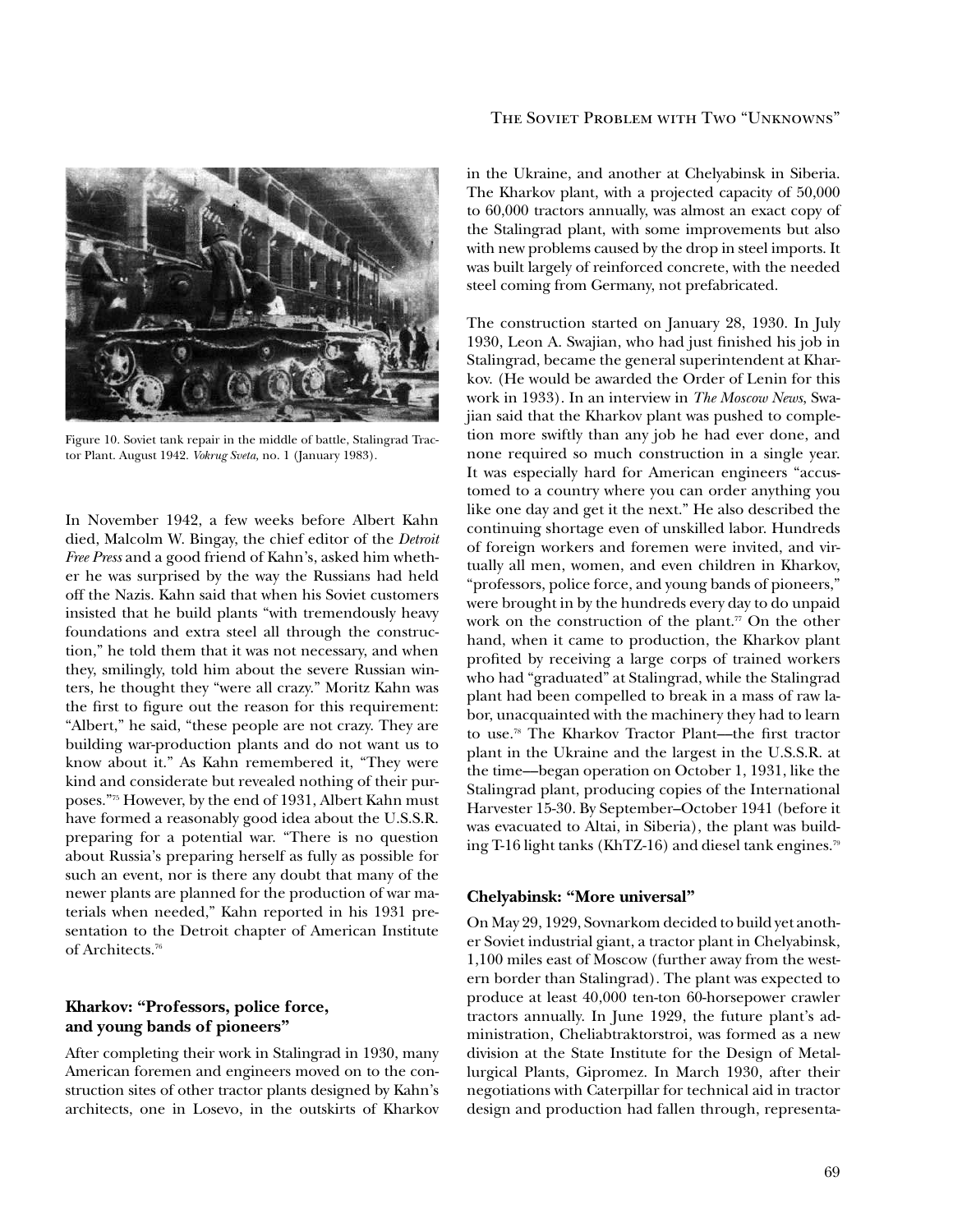tives of Cheliabtraktorstroi established an engineering bureau in Detroit called "Chelyabinsk Tractor Plant," located on the 13th floor of the Union Trust Building at 500 Griswold Street. (figure 11) It was headed by the future director of the plant, Kazimir P. Lovin, and was staffed by twelve American and forty Soviet engineers. The American group was overseen by Warren Noble of Noble Engine Company, Cleveland, and assisted by ex-Caterpillar engineers, including Edward J. Terry. The Soviet group consisted of future engineers and directors of the production facilities in Chelyabinsk and was headed by the future deputy director and a chief engineer of the Chelyabinsk plant, Eliazar I. Gurevich.<sup>80</sup> An array of machinery parts to be tested by engineers including a disassembled Caterpillar tractor-filled the rooms on Griswold Street.<sup>81</sup> Based on these tests, contracts were awarded by Amtorg for materials and equipment to a number of American firms, many of them in Michigan.

The Chelyabinsk Tractor Plant was designed at Kahn's Detroit ofice in consultation with the Soviet engineers stationed there. Albert Kahn spoke highly of the Soviet engineers with whom he interacted in Detroit: "The men chosen to work with us here have been courteous, eager to learn, men of the highest intelligence, delightful to deal with, and remarkably informed."<sup>82</sup> However, the preliminary design prepared by Gipromez was rejected by Kahn architects. Instead of a dozen scattered individual workshops, the Kahn architects proposed three colossal one-story modular structures housing the foundry, forge, assembly, and all auxiliary shops, and they replaced the reinforced concrete supports with



Figure 11. Soviet engineers at Chelyabinsk Tractor Plant office in Detroit, 1930. Photo courtesy of Chelyabinsk Tractor Plant Museum.

an exposed solid steel structure. This allowed for wider spans and greater layout flexibility, making the plant, in Kahn's words, "more universal." A 1972 Soviet book on the history of the Chelyabinsk plant contained, for the first time since the early 1930s, a brief mention of Kahn's involvement in the project. It described Lovin putting his job on the line and risking arrest ("for unnecessary inlation of construction cost") to support Kahn's proposal despite the increasing shortage of steel. The book points out that using steel construction allowed swift conversion of the plant in 1941 to production of tanks, which weighed twice as much as tractors, without the necessity of building new gantry cranes.<sup>83</sup>

The design of the plant was completed by June 7, 1930. In order not to waste any time during the short Siberian summer, the main specifications, such as the principal axis, grid reference, and buildings' measurements, were sent to Russia by telegram so that excavation for future foundations could begin immediately. The construction began on August 10, 1930, initially without foreign assistance. But on March 19, 1931, *Za industrializatsiiu* published a letter signed by the plant's engineers and economists stating that the project was "on the verge of collapse." American engineers, including Calder,<sup>84</sup> were called in, and early in the fall of 1931 Leon A. Swajian moved from Kharkov to become the general construction superintendent at Chelyabinsk. The chief consulting engineer for tractor design from 1932 through 1933 was Edward J. Terry; former Caterpillar engineers also supervised the beginning of operations.

The tractor plant in Chelyabinsk was even more impressive than the plant in Stalingrad. With three times the capacity of its model, the Caterpillar plant at Peoria,<sup>85</sup> it spread over a territory of more than 2,471 acres and included approximately 1,780,000 square feet of covered floor area comprised of an enormous assembly building (1,500 by 650 feet and 40 feet high, with 100-foot-wide spans), a foundry (770 by 650 feet), and a forge shop (670 by 420 feet), all connected by a four-mile-long underground tunnel. $66$  (figures 12–14)

On June 1, 1933, the irst Soviet crawler tractor, the "Stalinets 60," came off its production line. It ran on naphtha and was an exact copy of the Caterpillar model 1925–31.87 (Through the mid-1930s most of the tractors manufactured in the U.S.S.R. were copied from American designs with no compensation to the patent owners.)<sup>88</sup> "The Chelyabinsk Plant was built on our own money, through our own energy and with the aid of our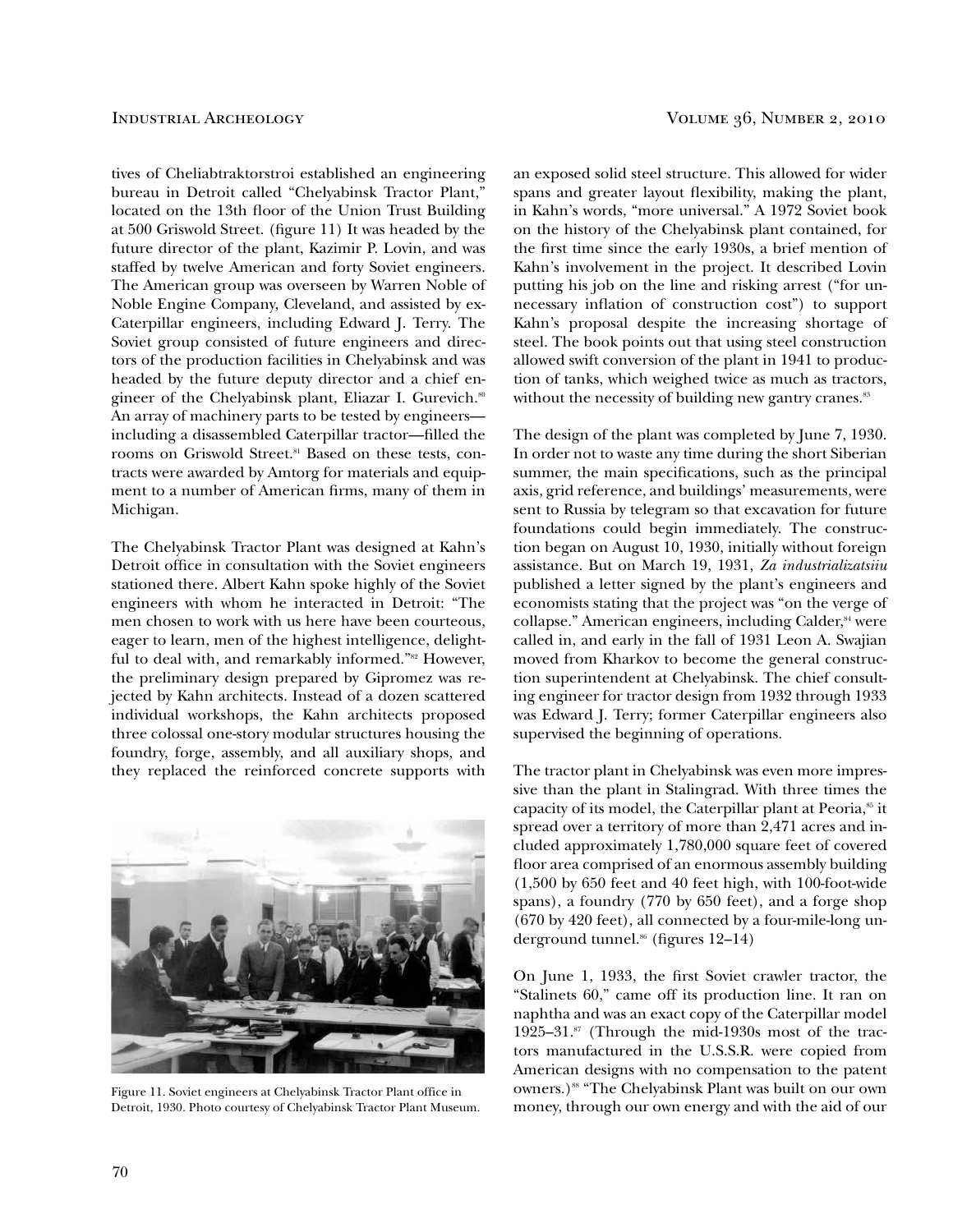

Figure 12. Construction of the assembly building at Chelyabinsk Tractor Plant, 1930. Photo courtesy of Chelyabinsk Tractor Plant Museum.



Figure 13. Forge shop at Cheliabinsk Tractor Plant, 1930s. Photo courtesy of Chelyabinsk Tractor Plant Museum.

own constructors and engineers," read the front page of *USSR In Construction*, the whole issue of which was devoted to the opening of the plant and featured dozens of photographs of illuminated structures adorned with portraits of Stalin and other party leaders (but contained no references to Kahn and his architects). It described "the grandiose shops looded with light and air" and especially praised the assembly and foundry buildings, "the largest in the world," that "neither Ford nor Caterpillar can boast." In his speech at the opening meeting, a member of the Politburo and Central Committee, M.I. Kalinin, stressed the importance of tractor production for Soviet agriculture and especially emphasized "the tremendous role the Chelyabinsk caterpillar tractor would play in strengthening the defense of our country."<sup>89</sup>

### **"For the purposes of war"**

In the 1930s, the Soviet Union was balancing economic reconstruction and rearmament. While the immediate goal of *piatiletka* was to "get *muzhiks* to drive tractors," the ultimate goal was to make the tractor industry "most immediately convertible into military purposes." In 1924–1925 People's Commissar for Military Affairs, M.V. Frunze, developed his doctrine, "Front and Rear in Future War," which was an early blueprint for the Red Army's vision of the Soviet economy. The task, according to Frunze, was to enable the country, if needed, to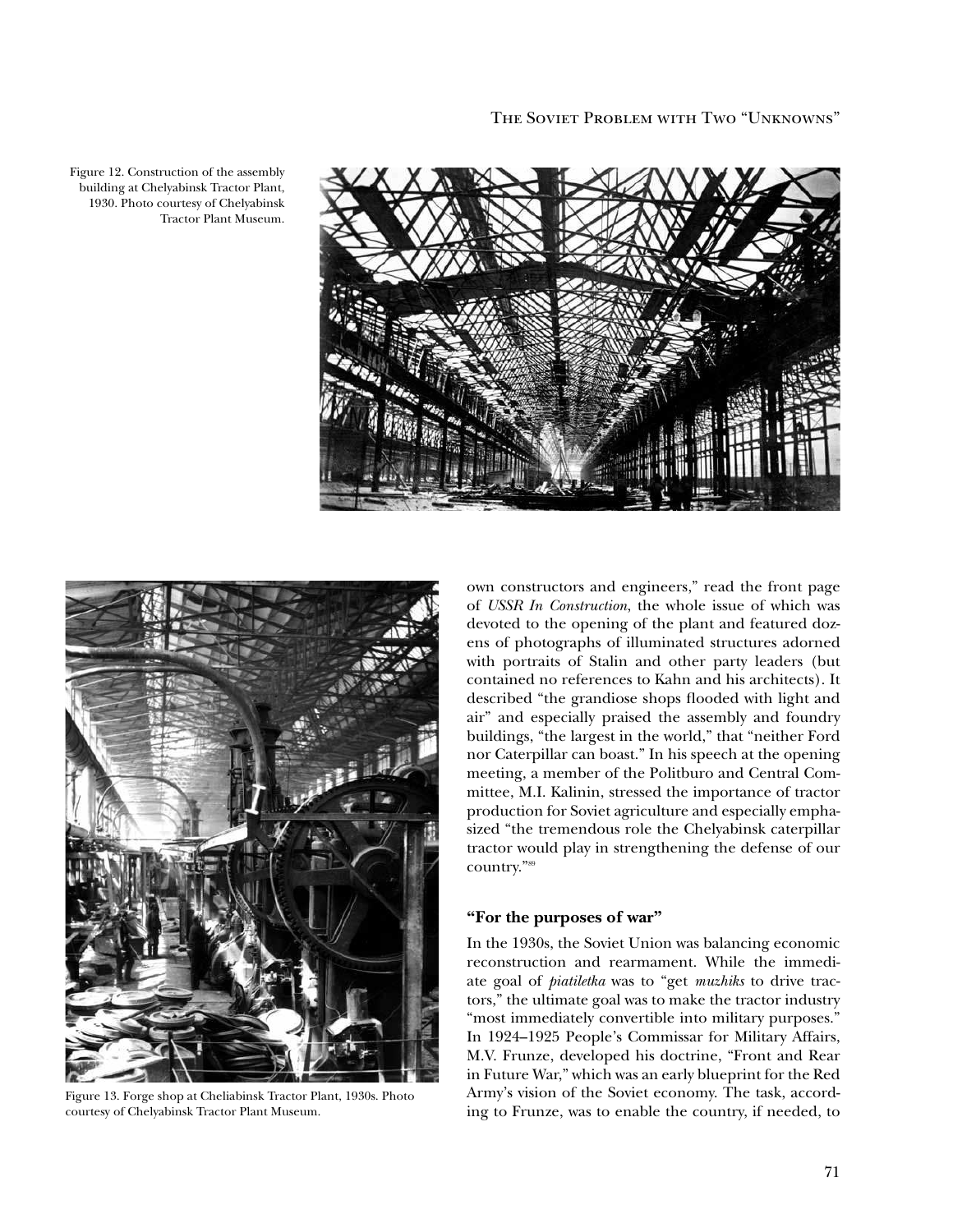quickly and easily switch to a military track.<sup>90</sup> The important part of this doctrine was that tractors could be designed to both plow fields and haul artillery. Frunze never implemented his vision (he died in 1925), but his ideas for full integration of military and economic development, with civilian industry subordinate to military needs, continued to circulate among the Soviet military leadership.91 The decisions of the Soviet government at the end of the 1920s relected these ideas. In December 1927 the XV Congress of VKP(b) set the course for militarization of the Soviet economy. Commissar of Defense, K.E. Voroshilov, declared that the country's industrial development, especially the automotive and tractor industries, ought to reflect the Army's needs.<sup>92</sup> In 1928 the Revolutionary Military Council (Revvoenkom) approved a document, "System of Tank-Tractor-Armored Car Armaments of the RKKA," which became the basis of Soviet armor doctrine through the 1930s.<sup>93</sup> The Politburo's decision of July 15, 1929, "About the Current State of Defense of the U.S.S.R.," set the goal by the end of the first Five-Year Plan to equip the Red Army with 1,500 operational tanks and create a reserve of 1,500–2,000 tanks ready to engage at the beginning of a war. On December 5, 1929, in the document, "About Implementation of the Tank-Building Program," the Politburo reiterated the Army's needs for powerful tractors and tanks and specifically emphasized the importance of the planned Chelyabinsk Tractor Plant.<sup>94</sup>

In 1931, Marshal-to-be, Mikhail Tukhachevsky, was put in charge of the Red Army's armament. His goal was

to modernize the army, replacing the cavalry with tankbased troops. He believed that the number of tanks needed in a future war would be in the tens of thousands, not in the thousands as it had been in the last war, and that most tanks could be built using the automobile and tractor industries, which needed to be able to sustain this production. On June 19, 1930, he wrote to Stalin:

 Special military tanks can make up only about one third of the entire leet and can be used only for special operations, such as antitank artillery. The rest of the tanks, the second and third echelons, can actually be armored tractors which we could produce in great mass. . . . Military production can mostly be based on civilian industry, with minimum expenses during peacetime and the means for adaptation for the purposes of war.<sup>95</sup>

Attached to Tukhachevsky's memo was a photo of a tankette assembled at Krasny Putilovets, which essentially was a Fordson-type wheeled tractor with 7-mm armor and a mounted machine gun. The Soviet leadership's decisions in 1931 incorporated Tukhachevsky's ideas of utilizing the growing capacities of tractor plants in Stalingrad and Chelyabinsk and the automobile plant in Nizhny Novgorod<sup>96</sup> to dramatically increase production of tanks and tankettes. The revised tank-building program of January 31, 1931, and the decision of the special commission on tank industry headed by Tukhachevsky on July 5, 1931, set the wartime numbers for production of tankettes at the plant in Nizhny Novgorod at 20–25 percent of its automobile capacity. Given a capacity of 140,000 automobiles, 28,000–35,000 tankettes



Figure 14. Panoramic view of Chelyabinsk Tractor Plant, 1933. Photo courtesy of Chelyabinsk Tractor Plant Museum.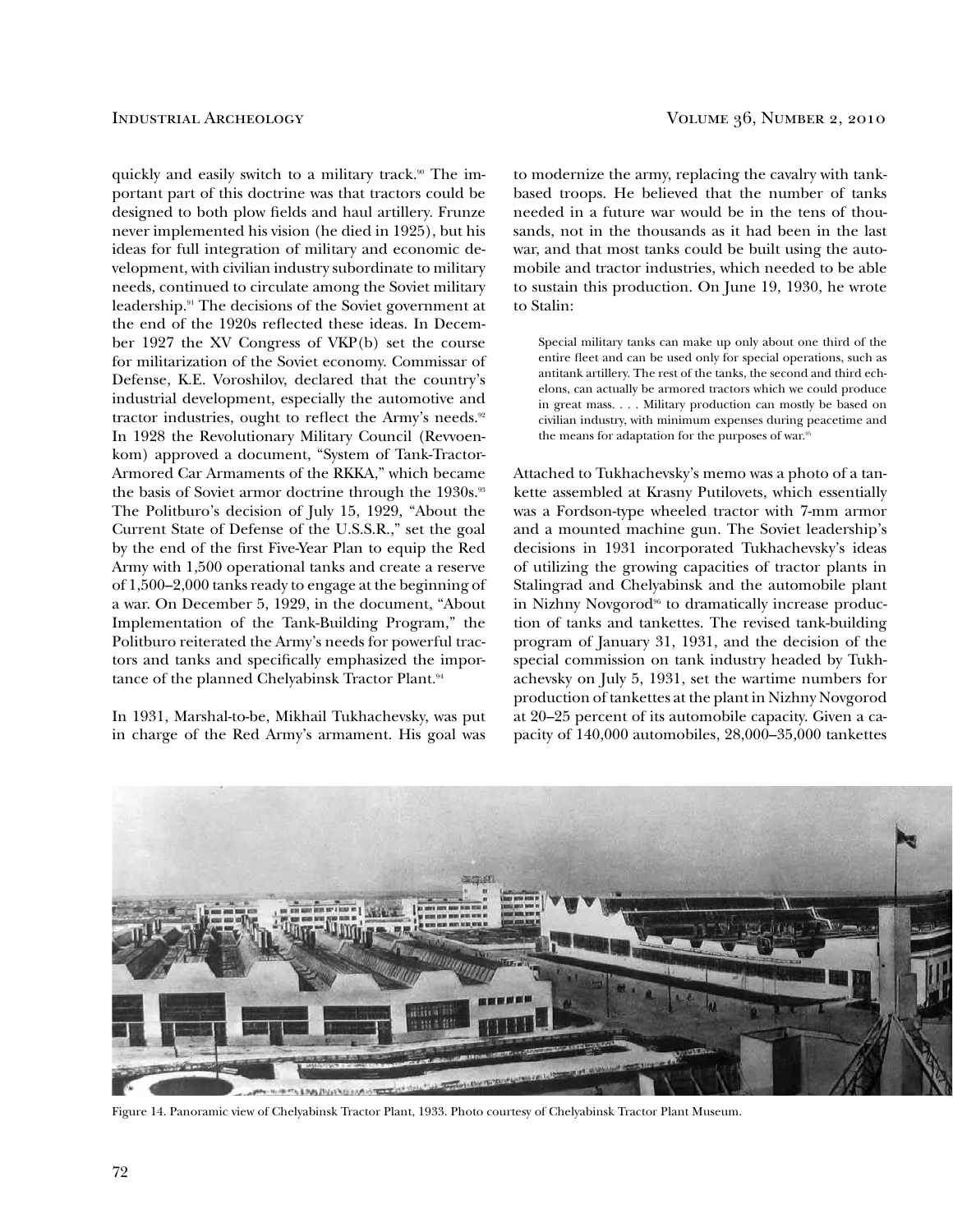could be produced in wartime. Likewise, wartime tank capacity of the tractor plant in Stalingrad was estimated at 12,000 T-26 light tanks.<sup>97</sup>

In his speech at the VII Congress of Soviet Councils, the chairman of VSNKh and commissar of heavy industry, G.K. Ordzhonikidze, stressed the urgent need for conversion of the Chelyabinsk tractor from naphtha to the more efficient and less flammable diesel fuel (especially important for tanks in battle).98 In 1936 Eliazar I. Gurevich, now the chief engineer for conversion, traveled again to the U.S. to place orders for the essential equipment, which was manufactured by Ingersoll Machine Tools and several other plants in Rockford, near Chicago.<sup>99</sup> In 1937 the first Soviet diesel tractor "Stalinets-65" was made in Chelyabinsk.

As predicted by Knickerbocker in 1931, the tractor plant in Chelyabinsk proved to be the best prepared for mass production of tanks. In 1939 it began production of the artillery prime mover "Stalinets-2"; in 1940, the self-propelled heavy howitzer SU-152 and tank T-34; and in December 1940 it released the first Soviet heavy tank KV (Klim Voroshilov). In October 1941, as the German army advanced into Soviet territory, the plant was combined with several smaller plants evacuated to Chelyabinsk from the European part of the U.S.S.R., including the Kirov tractor plant from Leningrad (formerly Krasny Putilovets) and diesel engine-building factory No. 75 from Kharkov. On October 6, 1941, the combined tractor plant in Chelyabinsk was renamed Chelyabinsk Kirov

### The Soviet Problem with Two "Unknowns"

Plant.<sup>100</sup> It became subordinate to the Commissariat for Tank Industry (Narkomtankprom) and switched exclusively to production of tanks; hence, the city of Chelyabinsk was nicknamed Tankograd (Tank City). In 1943 the KV was replaced by the KV-85, and in November 1943 the IS (Iosif Stalin) replaced the KV-85. In December 1943 the plant started production of ISU-152 assault guns. In record time, the Kirov Plant became one of the main armories for the front, delivering 180 heavy tanks and 100 T-34s per month by 1944. At the end of the war, the Chelyabinsk plant was also producing V-11 and V-12 tank diesel engines. A total of 18,000 tanks, 48,500 tank diesel engines, and over 17 million units of ammunition were manufactured at the plant during the war years. The plant's ability to manufacture diesel engines for tanks was especially important because Germany did not succeed in developing a diesel-powered tank before the end of World War II.<sup>101</sup> (figure 15)

### **"Mad tempo" and a parting of the ways**

For carrying out its Russian assignments, Albert Kahn's firm had to be paid in hard currency that the Soviets mostly obtained from the export of wheat to the U.S., shipped at the height of the mass famine in Povolzhye and the Ukraine. The Politburo decree of August 29, 1930, emphasized that "timely implementation of the mandatory grain collection quota is vital for industrial development in our country and most and foremost for such industrial giants as Magnitostroi and Cheliabstroi." The decree was preceded on August 24 by a letter to

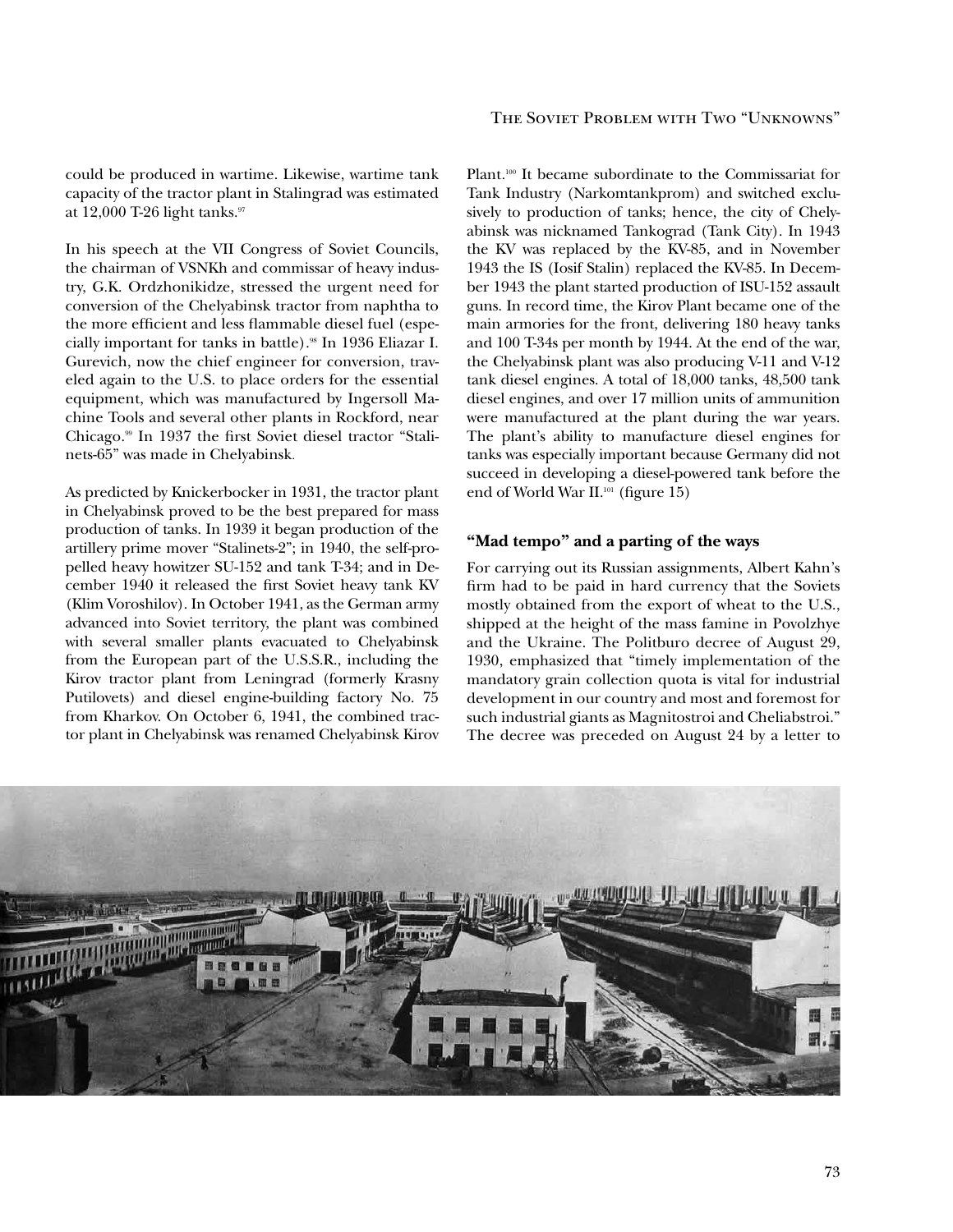

### Industrial Archeology Volume 36, Number 2, 2010

Figure 15. Assembled T-34 tanks at Chelyabinsk Tractor Plant, 1943. Photo courtesy of Chelyabinsk Tractor Plant Museum.

V.M. Molotov from Stalin, from his vacation house at the Black Sea, where he wrote:

 Each day we are shipping 1–1.5 million *poods* [16–24 thousand tons] of grain. I think this is *not enough.* We must immediately raise the daily export quota to 3–4 million *poods* at *a minimum*. Otherwise we risk being left without our new metallurgical and machine-building plants. . . . In short, we must *accelerate* grain export at *a mad tempo*.<sup>102</sup>

But despite the relentless pressure on the peasants to meet unrealistic production quotas and drastic cutbacks of all provisions in the cities, with the poor harvest in the summer of 1931, the Kremlin's hard currency reserves continued to decline. It was compounded during the Great Depression by the sharp drop in prices of raw materials other than grain exported by the U.S.S.R. On August 20, 1931, the secretary of the Central Committee, L.M. Kaganovich, reported to Stalin about a shouting match during a meeting of the Politburo over the payments for completed orders and placement of new orders in the U.S., and he asked Stalin for instructions. He also reported that "the Germans [had] easily agreed to lower the interest rate because they badly need our orders."103 Stalin responded on August 25 by telegram:

 Due to dificulties with hard currency and unacceptable credit terms, I propose to ban placement of new orders in America, call off any negotiations for new orders that have already begun, and, wherever possible, terminate the contracts for orders which have already been negotiated, transferring those orders to Europe or our own plants. I propose to make no exceptions, neither for

Magnitostroi and Kuznetsstroi, nor Kharkovstroi, Dneprostroi, AMO, and Avtostroi.<sup>104</sup>

Many of these "*strois*" were Kahn's sites.<sup>105</sup>

Under this pressure, things indeed accelerated at a "mad tempo." Stalin wrote to Kaganovich on August 25, 1931:

 The foreign currency shortage is not the only problem. The main problem is that if we don't drop the new orders placed in America on the *draconian credit terms* that America practices, we may lose the *preferential* terms we have secured in Germany, Italy and England (and will secure in France).

Kaganovich responded to Stalin on August 26:

 We have received your telegram about the orders in America. It solved our disagreements even more radically than we thought. We immediately sent a telegram to America to stop all new orders. Tomorrow we will review the orders portfolio and see which can be placed in Europe and which in the U.S.S.R.

And Stalin to Kaganovich on August 30: "America aims its efforts to devastate our foreign currency reserve and fundamentally disrupt our currency situation. America today is the main force in the financial world and our main enemy." Kaganovich responded to Stalin on August 31:

 Dear Comrade Stalin! We understood your suggestion about America just as you meant it, as a great maneuver which must force Americans to change their terms. We are in a much better position to do it now, since the main orders for our industrial giants have been completed.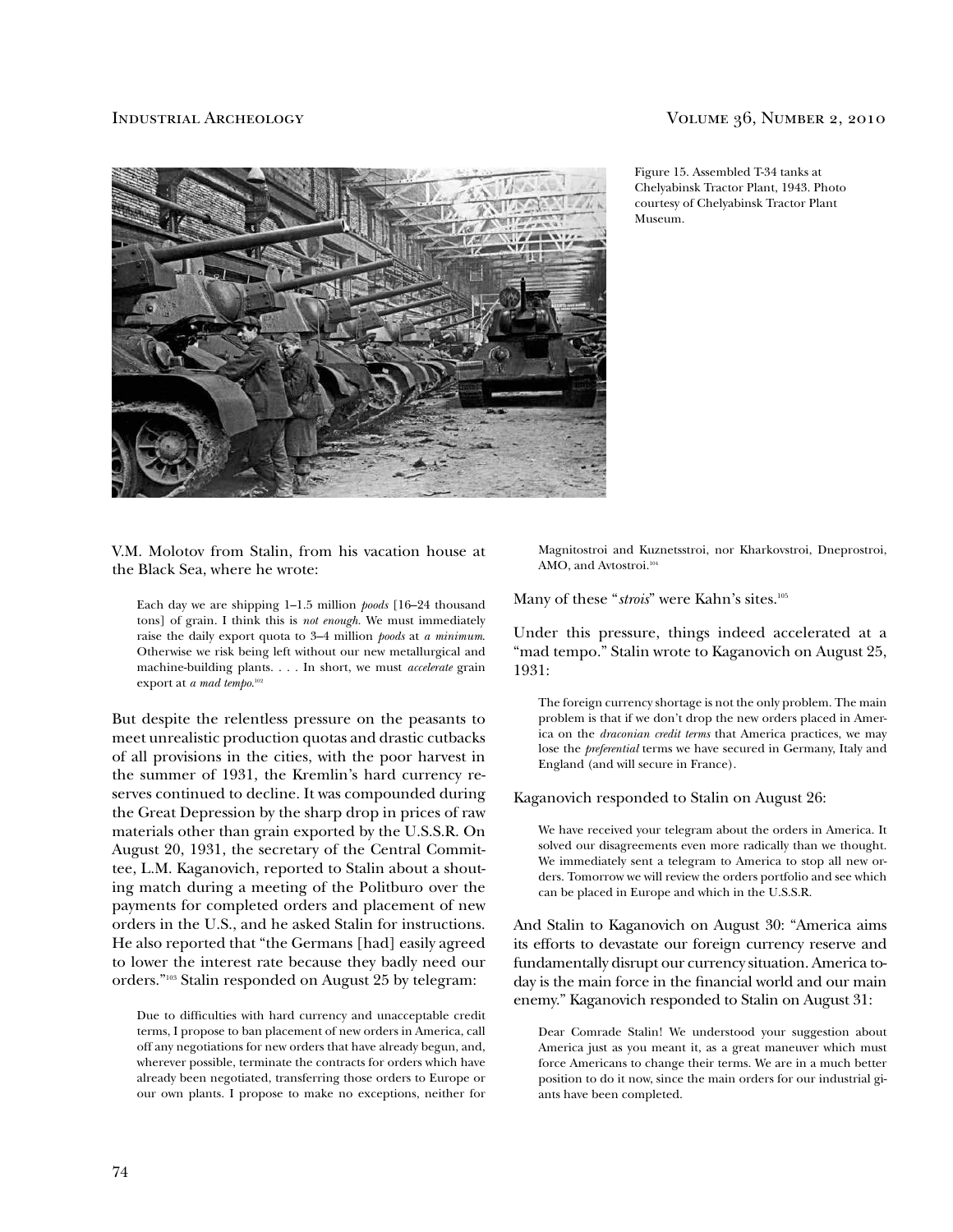(Of course, what made this position even better was the German-Soviet credit agreement signed on April 14, 1931, which provided for \$75 million of long-term credit on purchases of German products.) And finally, on September 11, 1931, Kaganovich reported to Stalin: "It turns out that 80–90 percent of orders for Cheliabstroi could be obtained in England."<sup>106</sup>

This meant the end of Soviet collaboration with Kahn, who in Stalin's eyes must have fulilled his mission. On March 25, 1932, Albert Kahn was in Moscow, negotiating a renewal of the contract which had oficially ended on March 1. The negotiations broke down when the Soviets proposed to make the future payments not in dollars but in rubles which had no value outside the U.S.S.R. (By 1932 the Soviet government had stopped paying foreign firms and workers in hard currency, causing an exodus of American specialists and termination or failure to renew many foreign aid contracts.)

 I could not meet their terms. I might have if I had been permitted to send an entirely new group of men which of course are easily had today at very low salaries. But they insisted on having the same heads—most of whom cared little about staying at all and certainly not at materially reduced wages,

wrote Kahn to his wife Ernestine from Berlin, on his way back from Moscow. "One thing I am very glad of is that our men did an excellent job, praised by everyone there, and we left with the respect and acclaim of the country."<sup>107</sup>

### *The New York Times* commented:

 This was one of the most useful jobs done there by any foreigner. But the foreign exchange 'economy axe' sweeps wide and heavy these days. . . . Its effect is to deprive the U.S.S.R. of the American aid best suited to Russian conditions and to replace it by still inadequate native effort or by that of Europeans who, although willing to accept ruble salaries, follow methods less appropriate for that country and who naturally direct orders for foreign equipment to their own homelands.<sup>108</sup>

On April 29, 1932, Kahn's unit in Moscow stopped its work and the staff returned to America. Through August 1932, the People's Commissariat for Heavy Industry, Narkomtiazhprom (which in 1932 replaced VSNKh), continued its attempts to bring Kahn's firm back on board. With great urgency they were trying to impress on the Soviet government the importance of the firm's contribution designing plants under the first *piatiletka* and emphasized the great need for the Kahn specialists' continuing presence since the massive construction of the plants designed at Gosproektstroi under their supervision had only began in 1931. They re-

### The Soviet Problem with Two "Unknowns"

counted numerous innovations introduced by the firm and were trying to convince the government to approve a new two-year contract, emphasizing that preliminary negotiations indicated there was a possibility that Kahn would agree to a new contract with an annual fee of only \$75,000 paid in dollars (\$1,185,550 in 2012 dollars), plus salaries for 30 specialists, of which not more than \$4,000 would be paid in dollars (this would translate into \$200,000 per year instead of \$480,000 per year for the first two-year contract, but it was 1932, after all). However nothing came of it.<sup>109</sup>

By the time Kahn architects and engineers left Moscow, several hundred plants and factories in twenty-one cities had been designed and built or were under construction, and over 4,000 Soviet architects, draftsmen, and engineers had gone through Kahn training,<sup>110</sup> including, according to Kahn, a number of irst-class specialists who were now "able to lead squads and do excellent work."111 The construction of the plants designed by Kahn's firm continued until the end of the 1930s, and the blueprints, calculations, and specifications the firm was required to leave behind enabled Soviet architects to recycle them with minimal adjustments for similar facilities around the country (a process called *priviazka*). Therefore, while over 500 industrial structures built in the U.S.S.R. using Kahn architects' designs could be identiied, the number of later *priviazki* is impossible to estimate, especially because a complete list of industrial facilities built during the first and second Five-Year Plans (many of which were later converted to military production and classified as "state secret") was never published. In 1944, Louis Kahn, then President of Albert Kahn, Inc., reported "design and construction of some 570 plants, the equipping of those plants, and supervisory training of Russians to design and build them."112 In addition, Kahn's ideas formed the basis of the Soviet school of standardization and prefabrication in industrial design. His assembly-line design process became a universal working method in all Soviet architectural organizations, and the engineering solutions developed at Gosproektstroi, using the American standard system and details applied to local materials and conditions, became standard in the Soviet building industry for many decades.

In 1932 a monumental volume, Contemporary Architecture of Plants and Factories by V.D. Tsvetaev, was approved by the government as a textbook for all Soviet industrial architects and engineers. The book created a unique record of Albert Kahn's Russian legacy with a short reference mentioning that, at the time of writing, the author was sitting on Gosproektstroi's technical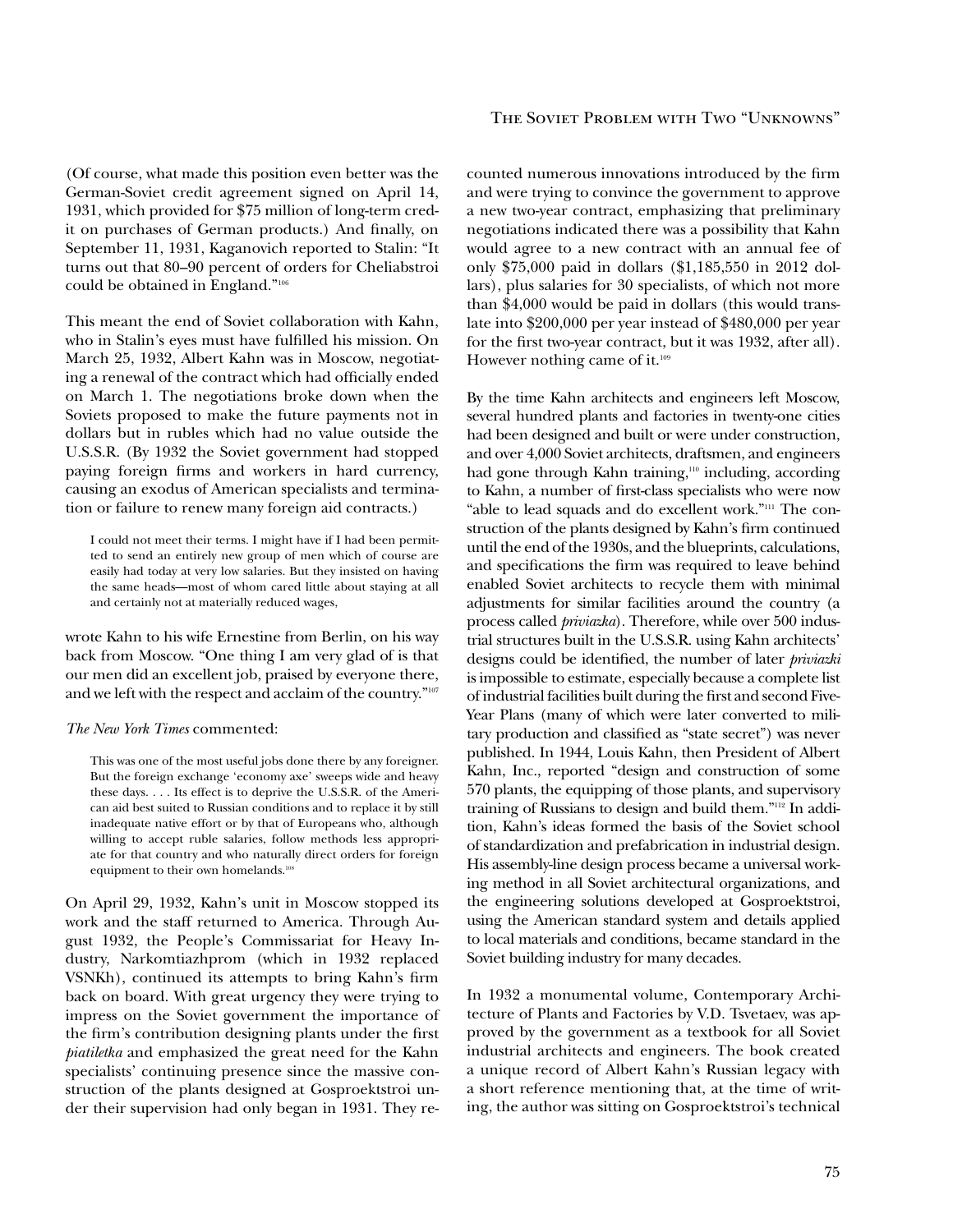council, which allowed him to closely study "the work of the American corporation of Albert Kahn." The book drew extensively on the archives of Gosproektstroi and, in addition to numerous references to "American" methods and engineering solutions, it contained, albeit without credits, detailed descriptions, photographs, and pictures of renderings of the Chelyabinsk and Kharkov tractor plants, KIM automobile plant, Gospodshipnik roller-bearing plant, the Dneprostal' foundry, the forge shop and foundry in Nizhny Tagil—all designed by Kahn architects. But by the end of the decade, Tsvetaev's book disappeared from Soviet libraries.<sup>113</sup>

In February 1932 Gosproektstroi became a part of Metallostroiproekt, which was later absorbed by Promstroiproekt. A propaganda campaign undermining foreigners' role in Soviet industrial development became especially vicious in the late 1930s because the new Soviet ideology of "national industrial patriotism" could not tolerate the notion that the West, and especially the United States, played any role in realizing the objectives of Stalin's Five-Year Plans. In a recent series of articles about the role of foreign architects in Soviet industrial design, M.G. Meerovich, professor of architecture and history at Irkutsk State University, writes:

 In the history of Soviet industrial design Albert Kahn's name had been hidden without a trace under a thick layer of baseless criticism and false accusations and under the shop sign of the Soviet organization Gosproektstroi, created in 1930 specifically to cast exact molds of Kahn's innovative designs proven in the USA.<sup>114</sup>

In October 1938, driving the last nail into the cofin of Kahn's Russian legacy and in response to an article about Kahn's work in the U.S.S.R. in *The Architectural Forum,* the Soviet journal *Architecture in the USSR* declared:

There has never been any 'affiliate' of Albert Kahn's firm in Moscow. A group of American engineers was indeed invited in 1928 to Moscow under an agreement with Kahn's firm, but they worked at the Soviet organization Gorstroiproekt [*sic*] and their activity was strictly limited to technical assistance. . . . Soviet engineers, architects, and workers, inspired by the heroic ideas of Socialism, have themselves created plants which overshadow the best industrial facilities in the USA, and by doing so damaged the commerce of Mr. Kahn, for whom architecture is ninety percent business.<sup>115</sup>

Nevertheless, in 1942 Kahn's name was still well-remembered in the U.S.S.R. Philip A. Adler of *The Detroit News* reported from Stalingrad in September 1942 that the name of Albert Kahn was "known to every child in Stalingrad."116 In striking contrast to the oficial line, a telegram from one of the leading Soviet architects, Viktor

A. Vesnin, to Ernestine Kahn after her husband's death in December 1942 read:

 Soviet engineers, builders, architects send you their sincere sympathy in connection with the death of your husband Mr. Albert Kahn who rendered us great service in designing a number of large plants and helped us to assimilate the American experience in the sphere of building industry. Soviet engineers and architects will always warmly remember the name of the talented American engineer and architect, Albert Kahn.<sup>117</sup>

### **Partial list of industrial plants in the USSR designed by or with participation of Albert Kahn Architects and Engineers** <sup>118</sup>

Airplane parts and accessories plants: Kramatorsk, Tomsk.

Aluminum plant: Leningrad (St. Petersburg).

Asbestos plant: Asbest near Sverdlovsk (Yekaterinburg).

Automobile parts and assembly plants: Chelyabinsk, Gorky (Nizhny Novgorod), Moscow, Stalingrad (Volgograd), Samara.

Chemical products plant: Kalinin (Tver').

Forge shops: Chelyabinsk, Dnepropetrovsk, Kharkov, Kolomna, Luberetsk, Magnitogorsk, Nizhny Tagil, Stalingrad.

Foundries: Chelyabinsk, Dnepropetrovsk, Kharkov, Kolomna, Luberetsk, Lugansk, Magnitogorsk, Sormovo, Stalingrad, Verkhnyaya Salda.

Freight-car factory: Nizhny Tagil.

Heat treatment plants: Chelyabinsk, Dnepropetrovsk, Nizhny Tagil.

Heavy machinery plants: Chelyabinsk, Kramatorsk, Luberetsk, Nadezhdinsk, Podolsk, Stalingrad, *Uralmash* in Sverdlovsk.

Machinery and machine tools plants: Kaluga, Novosibirsk, Verkhnyaya Salda.

Power plant: Yakutsk.

Roller bearing plant: *Gospodshipnik* (*Sharikopodshipnik*) in Moscow.

Steel plants and rolling mills: Kamensk-Uralsky, Kolomna, Kulebaki, Kuznetsk, Magnitogorsk, Nizhny Tagil, Sormovo, Verkhny Tagil.

Structural steel fabricating plant: *Stalmost*  (*Stal'konstruktsia*) plant in Verkhnyaya Salda .

Tractor plants: Chelyabinsk, Kharkov, Stalingrad.

### **Acknowledgements**

The author is greatly indebted to Prof. V.V. Veeder QC (King's College, University of London), to Dr. Steve White,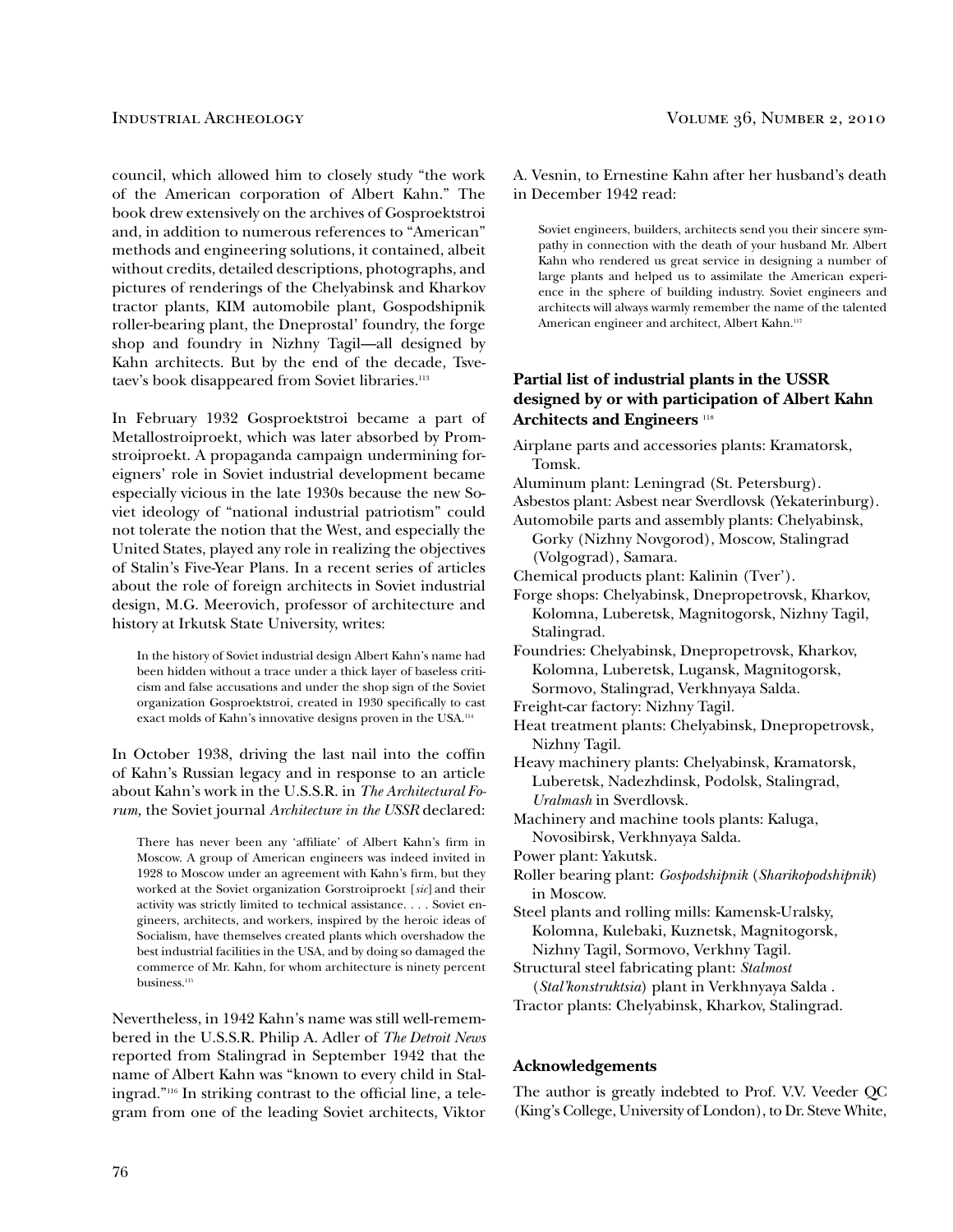and to her husband David G. Raich, PhD, for their inspiration, encouragement, invaluable help, and constructive criticism. She is immensely grateful to Prof. Mikhail Y. Mukhin (Institute of Russian History) and Prof. Boris M. Shpotov (Institute of World History) of the Russian Academy of Sciences, as well as Prof. Victor E. Gurevich (The Bonch-Bruevich St. Petersburg State University) for their generous responses to her many inquiries. She also would like to express gratitude to Albert Kahn Associates, Inc., and the archivists at the Bentley Historical Library (University of Michigan), Chelyabinsk Tractor Plant Museum, and the Western Reserve Historical Society (Cleveland, Ohio), as well as ilmmaker Dieter Marcello and Ron Romano and the staff of the SFPL inter-library loan department, for invaluable help in accessing remote and rare resources. She would also like to extend special thanks to Brian Kahn and the Bron family for allowing use of documents from their personal archives.

### **On translation and transliteration:**

For the convenience of non-Slavist readers, the author uses the Library of Congress system of transliteration with some modifications, including, for Russian names in the body of the text, transliteration of Cyrillic letters in initial and final positions (e.g., Iu=Yu, as in Yudin; iia=ia, as in Izvestia; nyi=ny, as in Krasny), and omitting hard and soft signs. For well-known names of people and places, the customary English spelling is retained (e.g., Chelyabinsk, Nizhny Novgorod, Gorky). However, all bibliographic notes preserve the standard Library of Congress system of transliteration. On first usage, the names of Russian institutions are given in English translation followed by a transliterated Russian acronym. When citing sources from Russian archives, the standard citation convention for these archives is used where every document is identified by its collection number (*fond* in Russian), the number of the record group (*opis*), the number of the ile (*delo*), and the page number (*list*), with the name of the archive in the beginning of the citation (e.g., RGASPI, f. 558, op. 11, d. 739, l. 28.) All translations from Russian are by the author, unless specified otherwise.

### **Notes**

- 1. Maxine Block, "Albert Kahn," in *Current Biography: Who's News and Why* (New York: H.W. Wilson Company, 1942), 17:431.
- 2. See, for example, Y.V. Yemelianov, *Marshal Stalin, Creator of the Great Victory* (Moscow: Yauza, 2007), or "Volgograd renamed Stalingrad for day as the Second World War battle remembered," The Telegraph, 2 February 2013, http://www.telegraph.co.uk/

### The Soviet Problem with Two "Unknowns"

news/worldnews/europe/russia/9843929/Volgograd-renamed-Stalingrad-for-day-as-the-Second-World-War-battle-remembered. html (last accessed 2 February 2013).

- 3. Adolf Hitler, *Mein Kampf* (New York: Reynal and Hitchcock, 1941), 958.
- 4. "Tractors in the Soviet Union," *Soviet Union Review* 10, no. 2 (February 1932): 35. *Soviet Union Review* was a monthly bulletin about economic and cultural life in the U.S.S.R. published by Soviet Union Information Bureau, Washington, DC.
- 5. *Za industrializatsiiu*, 11 April 1932 (cited in Norton T. Dodge and Dana G. Dalrymple, "The Stalingrad Tractor Plant in Early Soviet Planning," *Soviet Studies* 18, no. 2 [October 1966]: 165). *Za industrializatsiiu (For industrialization)* was a Soviet newspaper published from 1930 to 1937 by VSNKh.
- 6. Charles E. Sorensen, *My Forty Years with Ford* (New York: W.W. Norton & Co., 1956), 201–203.
- 7. Allan Nevins and Frank E. Hill, "The Russian Adventures," in *Ford: The Times, the Man, the Company*, 3 vols. (New York: Scribner, 1954), 2:678.
- 8. Dodge, "Stalingrad Tractor Plant," 165 (see n. 5).
- 9. Originally named Tsaritsyn, the city was named after Stalin in 1925; after Stalin's death and during Nikita Khrushchev's de-Stalinization campaign, it was renamed Volgograd in 1961.
- 10. Report of the Ford Delegation to the U.S.S.R., 1926, Acc. 1870, Box 1, 184–187, Ford Motor Company Archives, Dearborn, Mich.
- 11. Y. Ilyin and B. Galin, eds., *Those Who Built Stalingrad as Told by Themselves* (New York: International Publishers, 1934), 29–31.
- 12. I.V. Stalin, "Itogi pervoi piatiletki," in I.V. Stalin, *Complete Works*, 18 vols. (Moscow: Gospolitizdat, 1951), 13:172. For overall analysis of Soviet industrialization under Stalin's Five-Year Plans, see E.H. Carr and R.W. Davies, *Foundations of a Planned Economy 1926- 1929* (London: Macmillan, 1969) and David R. Shearer, *Industry, State, and Society in Stalin's Russia, 1926–1934* (Ithaca, N.Y.: Cornell University Press, 1996). Alec Nove, *An Economic History of the USSR, 1917-1991*, 3rd ed. (New York: Penguin, 1993), completed just after the collapse of the U.S.S.R., makes for easy reading for the academic and the lay reader alike.
- 13. Joseph M. Pavloff, *The Upbuilding of Soviet Russia* (New York: Amtorg Trading Corporation, 1929), 18–19.
- 14. Saul G. Bron, *Soviet Economic Development and American Business* (New York: Horace Liveright, 1930), 51.
- 15. Hubert R. Knickerbocker, *The Red Trade Menace: Progress of the Soviet Five-year Plan* (New York: Dodd, Mead and Company, 1931), 81.
- 16. Stalin*,* "Itogi pervoi piatiletki," 13:178–180 (see n. 12).
- 17. Important analyses of Albert Kahn's work include: Federico Bucci, *Albert Kahn: Architect of Ford* (New York: Princeton Architectural Press, 2002); W. Hawkins Ferry, *The Legacy of Albert Kahn* (Detroit, Mich.: Wayne State University Press, 1987); Grant Hildebrand, *Designing for Industry: The Architecture of Albert Kahn* (Cambridge, Mass.: The MIT Press, 1974); George Nelson, *Industrial Architecture of Albert Kahn* (New York: Architectural Book Publishing Company, 1939). The Michigan Society of Architects' Albert Kahn Memorial Issue, *Weekly Bulletin* 17, no. 13 (30 March 1943) is an important resource of contemporaneous tributes to Albert Kahn and his legacy. Hildebrand's book also offers Kahn's overall biography. William R Brashear, *Albert Kahn and His Family in Peace and War* (Ann Arbor, Mich.: Bentley Historical Library, University of Michigan, 2008) and Edgar Kahn, "Albert Kahn: His Son Remembers," *Michigan History* (July–August 1985) add personal touches.
- 18. Titles in English that address Albert Kahn's work in Russia in more detail include Milka Bliznakov, "The Realization of Utopia: West-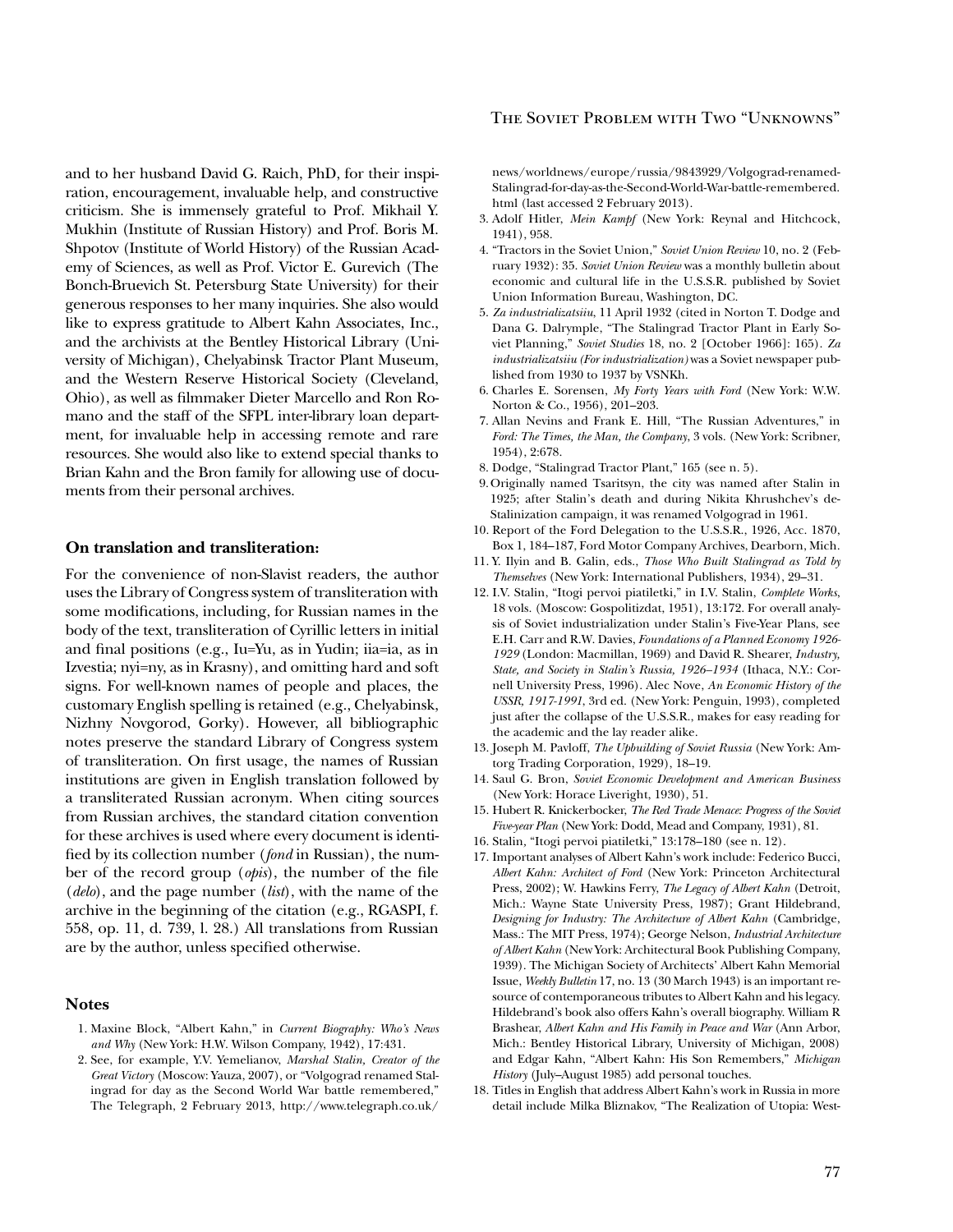ern Technology and Soviet Avant-Garde Architecture" and Anatole Kopp, "Foreign Architects in the Soviet Union During the Two First Five-Year Plans" in William C. Brumield, *Reshaping Russian Architecture: Western Technology, Utopian Dreams* (Washington, D.C.: Woodrow Wilson International Center for Scholars and New York: Cambridge University Press, 1990), 145–213; Bay Brown, "Albert Kahn: The Russian Legacy," *Project Russia,* no. 7b (1997): 92–96; Anatole Senkevitch, "Albert Kahn's Great Soviet Venture as Architect of the First Five-Year Plan, 1929-1932," *Dimensions* 10 (1996): 35–49. Titles in Russian include I. Kasianenko, "Ispol'zovanie amerikanskogo opyta v period stanovleniia sovetskogo promyshlennogo zodchestva," in *Vzaimodeistvie kul'tur SSSR i SShA XVIII-XX vv*., ed. O.E. Tuganova (Moscow: Nauka, 1987), 111–121; Igor A. Kazus', I. A. *Sovetskaia arkhitektura 1920-kh godov: organizatsiia proektirovaniia* (Moscow: Progress-Traditsiia, 2009); Dmitry S. Khmelnitsky, "Tanki za khleb: Amerikanskie korni sovetskoi voennoi promyshlennosti" in *Pravda Viktora Suvorova,* ed. Dmitry S. Khmelnitsky (Moscow: Yauza, 2007), 332–348; Mark G. Meerovich, "Al'bert Kan v istorii sovetskoi industrializatsii," *Architecton* (June 2009): 65–73.

- 19. Amtorg (American Trading Corporation) was a quasi-private Russian**-**American joint-stock company based in New York. More information about Amtorg and its chairman, Saul G. Bron, is provided in Part II of this article to be published in the next issue of *IA* (volume 37, nos. 1–2).
- 20. The full projected cost of the plant including the equipment was \$30 million, with the cost of the buildings about \$4 million. "Contract for Design of Tractor Factory Concluded With American Firm," *Economic Review of the Soviet Union* 4, no. 11 (1 June 1929): 220. *Economic Review of the Soviet Union* was a semi-monthly survey of Soviet economic developments and of trade between the U.S. and the U.S.S.R. published by Amtorg. Also see Abe L. Drabkin, "American Architects and Engineers in Russia," *Pencil Points* 11, no. 6 (June 1930): 438.
- 21. Albert Kahn, speech delivered at the Detroit Bohemian Club, 29 October 1930, Albert Kahn Associates, Inc.; "Industrial Buildings: Albert Kahn," *The Architectural Forum* 69 (August 1938): 89–90; Albert Kahn, Inc., *Industrial & Commercial Buildings* (Detroit, Mich.: Albert Kahn, Inc., 1936).
- 22. On the Constructivist movement in Russia, see Jean-Louis Cohen, Christina Lodder, and Richard Pare, *Building the Revolution: Soviet Art and Architecture 1915-1935* (London: Royal Academy of Arts, 2011); Anatole Kopp, *Constructivist Architecture in the USSR* (London: Academy Editions, 1985); Richard Pare and Jean-Louis Cohen, *The Lost Vanguard: Russian Modernist Architecture 1922–1932* (New York: Crown Publishing Group, 2007).
- 23. Senkevitch, "Albert Kahn's Great Soviet Venture," 45 (see n. 18); Lewis H. Siegelbaum, *Cars for Comrades: the Life of the Soviet Automobile* (Ithaca, N.Y.: Cornell University Press, 2008), 40. On the early Soviet planners' fascination with the Taylor-Ford system of massproduction, see Thomas P. Hughes, *American Genesis: A Century of Invention and Technological Enthusiasm* (Chicago, Ill.: The University of Chicago Press, 2004), particularly Chapter 6, "Taylorismus + Fordismus = Amerikanismus."
- 24. Alan M. Ball, *Imagining America: Inluence and Images in Twenti*eth-Century Russia (New York: Rowman & Littlefield Publishers, 2003); Boris M. Shpotov, *Henry Ford: Life and Business* (Moscow: KDU, 2005).
- 25. Malcolm W. Bingay, *Detroit Is My Own Home Town* (New York: Bobbs-Merrill, 1946), 308; "American to Build Soviet Auto Plants," *The New York Times*, 7 May 1929.
- 26. Agreement between Amtorg Trading Corporation and Albert

Kahn, Inc., for construction of the Stalingrad Tractor Plant, The Russian State Archive of the Economy, Moscow (hereafter RGAE), f. 7620, op. 1, d. 712, l. 25–28.

- 27. "Soviet Plans Factory to Build Tractors" and "American to Build Soviet Auto Plants," *The New York Times*, 5 and 7 May 1929.
- 28. "Agreement is signed about technical aid to Traktorstroi," *Torgovopromyshlennaia gazeta,* 16 May 1929.
- 29. Dispatch 6265 from F.W.B. Coleman, Legation of the USA, Riga, Latvia, 10 July 1929, U.S. State Dept. Decimal File 861.602/Albert Kahn, National Archives and Records Administration (hereafter NARA), Washington, D.C.; Drabkin, "American Architects," 438 (see n. 20).
- 30. A.I. Rykov's speech at the XVI Congress of VKP(b), *Pravda*, 24 April 1929.
- 31. I.V. Stalin, "God velikogo pereloma," *Pravda*, 7 November 1929 (incl. in Stalin, *Complete Works*, 12:118–135 [see n. 12]). *Muzhik* is a slightly condescending Russian term for a peasant, implying backwardness and ignorance. For Bolsheviks, peasants presented the "cursed problem," an unyielding mass left over from the tsarist regime, threatening their vision for an industrialized Russia.
- 32. The Russian Centre for the Preservation and Study of Documents of Most Recent History (hereafter RTsKhIDNI), f. 17, op. 2, d. 441 (incl. in S.S. Khromov, *Industrializatsiia Sovetskogo Soiuza: novye dokumenty, novye fakty, novye podkhody*, 2 vols. [Moscow: In-t rossiiskoi istorii RAN, 1997], 1:267).
- 33. Agreement between the Construction Committee of VSNKh and American Firm "Albert Kahn," July–December 1930, The State Archive of the Russian Federation (hereafter GARF), Moscow, f. R5446, op. 11a, d. 448, ll. 1–18.
- 34. "Kahn Contract Signed," *Economic Review of the Soviet Union* 5, no. 3 (15 February 1930): 55.
- 35. These included 6 asbestos, corundum, and graphite factories; 2 locomotive works; 15 machine tool and appliances factories; 24 cement factories; 126 sawmills; 106 woodworking plants; 27 glass factories; 35 spinning mills; 15 woolen mills; 13 clothing factories; 112 shoe factories; 15 paper mills; and 56 food product plants. "Architects to Russia," *Time* 15, Part 1 (20 January 1930): 18; "\$1,900,000,000 Building by the Soviet in 1930" and *"*Albert Kahn, Inc., Get Contract as Consulting Architects in Five-Year Plan," *The New York Times*, 11 January 1930.
- 36. "Industrial Buildings: Albert Kahn," 90 (see n. 21).
- 37. "Moritz Kahn's statement to press," *Economic Review of the Soviet Union* 5, no. 3 (15 February 1930): 55.
- 38. *Izvestia*, no. 35 (5 February 1930): 4. The group included a prominent Soviet architect, Andrei Burov, who later designed residential development near the plant and taught at the Moscow State Architectural Institute.
- 39. Dispatch from Louis Sussdorff, Legation of the U.S., 18 February 1930, Riga, Latvia, U.S. State Dept. Decimal File 861.602/Albert Kahn, NARA; "Moritz Kahn's statement to press," 55 (see n. 37).
- 40. Kazus', *Sovetskaia arkhitektura,* 228 (see n. 18); Resolution of Sovnarkom "About measures for organization of major industrial construction," 1 June 1928 (incl. in *Resheniia partii i pravitel'stva po khoziaistvennym voprosam* [Moscow: Politizdat, 1967], 1:724–742).
- 41. Among those in the initial group were George K. Scrymgeour, Abe L. Drabkin, Frances Grossman (the only female architect in the group), Stanley Walker, Robert Boreland, Derek Van Ossenbruggen, John Willis, J. Gordon Turnball, Robert Mohr, R.B. Wetzel, H.C. Hinez, M.J. McGowan, L.P. Quinn, Norman A. Robinson, Arthur G. Thorpe, Gilbert Growcott, J.N. Hadjlsky, Robert E. Linton, Halliday, Rasmussen, Eno Jolson, Edward Eardley, and William H. Bruss. The latter returned in November 1931 after his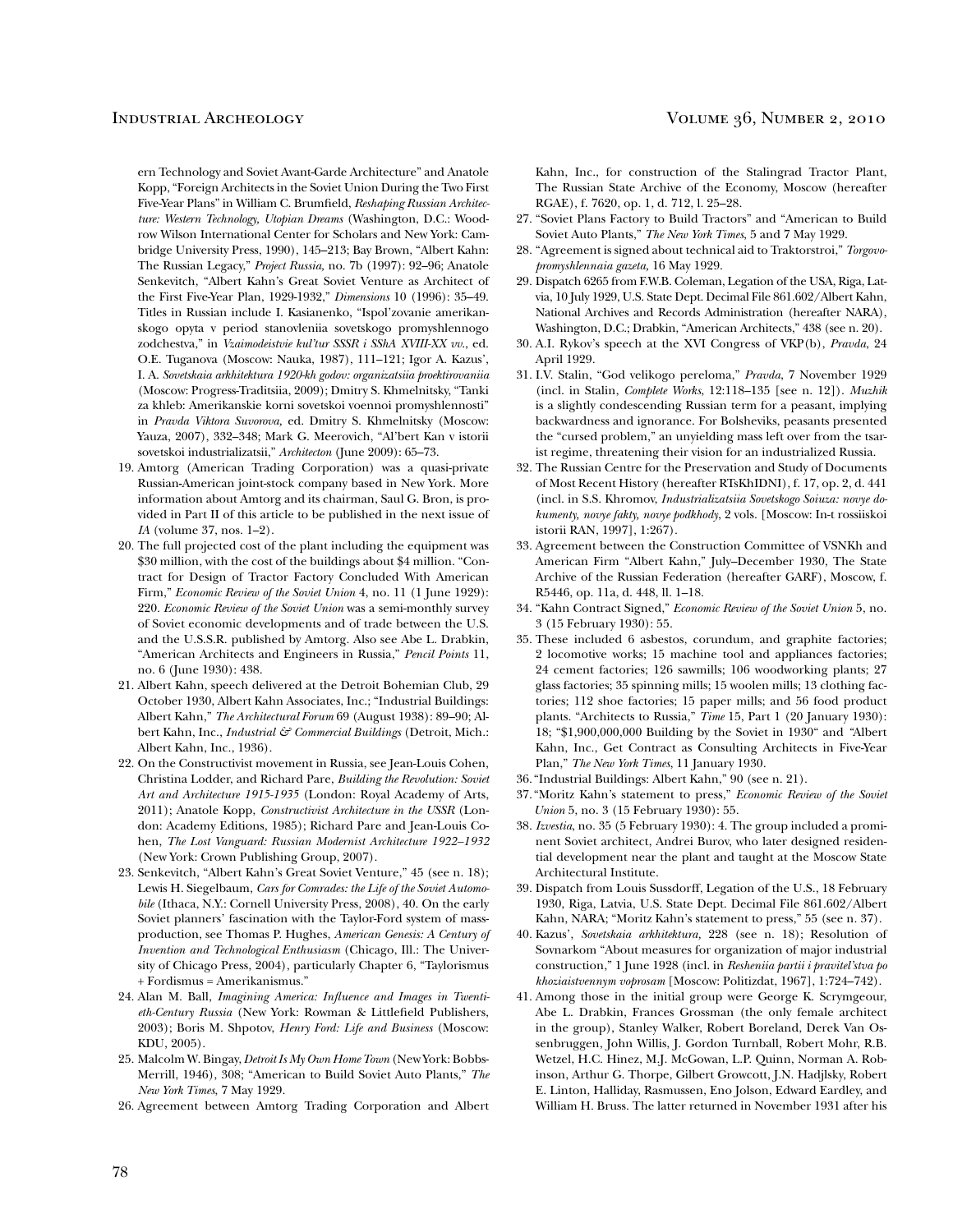contract was not renewed, and Arthur G. Thorpe died in Moscow on 11 February 1931.

- 42. "Kahn Firm Sends His Ablest," *Detroit Times*, 17 March 1930.
- 43. George K. Scrymgeour, postcard to Albert Kahn, March 1930, Box 13, Albert Kahn Papers, Scrapbook "Russia," Bentley Historical Library, University of Michigan, Ann Arbor.
- 44. Louis Kahn, memo, 7 February 1944, Box 13, Albert Kahn Papers, Scrapbook "Russian Work," Bentley Historical Library, University of Michigan, Ann Arbor.
- 45. Scrymgeour, "Russian Life As I Saw It" (February 1934), Box 20, Folder 37, p. 11, Hoover Institution Archives, Russian Subject Collection.
- 46. Annual report of Gosproektstroi, RGAE, f. 5741, op. 2, d. 149; Moritz Kahn, "Work of Soviet Construction Designing Board," *Economic Review of the Soviet Union* 6, no. 14 (15 July 1931): 331; Allen B. Crow, "What Russia Got from Capitalist Detroit," *American Affairs* 8, no. 3 (July 1946): 216–218.
- 47. Albert Kahn, "Putting Architecture on a Business Basis," address delivered to Cleveland Engineering Society, 16 December 1930, Box 1, Albert Kahn Papers, Bentley Historical Library, University of Michigan, Ann Arbor.
- 48. "Disputes of Reds and Americans Revealed," *The New York Times*, 27 October 1929.
- 49. Albert Kahn, "Our Work in Russia," unpublished paper read to the Detroit chapter of American Institute of Architects, 10 December 1931, Albert Kahn Associates, Inc.
- 50. Albert Kahn's letter to VSNKh, 14 October 1930, *Za industrializatsiiu*, 17 February 1931 (cited in Kazus', *Sovetskaia arkhitektura*, 141 [see n. 18]).
- 51. Albert Kahn, "Putting Architecture on a Business Basis" (see n. 47); "An American Engineering Firm in the U.S.S.R.," *Economic Review of the Soviet Union* 6, no. 2 (15 January 1931): 41.
- 52. Scrymgeour, "Russian Life" (see n. 45).
- 53. "Conditions in Soviet Russia," Dispatch 213 from John P. Hurley, U.S. Consulate, Riga, Latvia, 27 November 1930, U.S. State Dept. Decimal File 861.641/9, NARA.
- 54. Albert Kahn, Inc., *Industrial & Commercial Buildings* (see n. 21); Kahn, "Our Work in Russia" (see n. 49).
- 55. In 1930–33, a typhoid epidemic swept Russia. On 7 November 1930, *The New York Times* reported sixteen cases of typhoid among the American workers in Stalingrad, two of whom died. The outbreak most likely originated in the apartment houses southeast of the tractor plant. Kahn's firm was not involved in the design of the residential houses and sewerage, but it prepared designs for the plant's drinking water purification facility and distribution system. On 22 November 1930, after Abe L. Drabkin was sent to conduct an onsite investigation, Moritz Kahn submitted a report to Amtorg pointing out that according to the design, "the drinking water was to be obtained from the city supply and not directly from the Volga River, and was to be purified before it was distributed around the plant." Evidently, this had not been done. Albert Kahn, Inc., Report on Outbreak of Typhoid Fever at Stalingrad, RGAE, f. 7620, op. 1, f. 712, ll. 1-5.
- 56. Moritz Kahn, letter to Albert Kahn, 10 October 1929, Albert E. Kahn family archive.
- 57. "Kahn Predicts Soviet Success," *The Detroit Free Press,* 1931.
- 58. Hughes, *American Genesis*, 272 (see n. 23). International Harvester's hay harvester factory in Lyubertsy near Moscow, operating since 1911, was nationalized without compensation during the 1920s, but the company was still trying to maintain its presence in Russia. Dodge, "Stalingrad Tractor Plant," 165 (see n. 5).
- 59. "The Stalingrad Tractor Plant," *Economic Review of the Soviet Union* 5, no. 7 (1 April 1930): 134–135; Walter S. Dunn, Jr., *Stalin's Keys to*

*Victory: The Rebirth of the Red Army in World War II* (Mechanicsburg, Pa.: Stackpole Books, 2007), 92.

- 60. "The Stalingrad Plant," *Economic Review of the Soviet Union* 4, no. 19 (1 October 1929): 336–337; Kahn, "Our Work in Russia" (see n. 49).
- 61. Highly skilled American workers received from \$200-\$300 a month paid into an American bank in dollars, plus 300-400 rubles a month paid in Stalingrad. Russian workers who were paid on piece work basis earned from two to five rubles a day; fine mechanics earned up to ten rubles a day.
- 62. Drabkin, "American Architects," 438 (see n. 20); *The Iron Trade Review* 86 (1930): 101. See also "44 American Firms Are Aiding Soviet," *The New York Times*, 30 November 1930. In 1930 Amtorg reported that it was receiving 125 applications for jobs in the U.S.S.R. on average each day. In November 1930, the U.S. Department of Commerce estimated that about 2,000 American workers, including engineers and assistants with their families, were living in the U.S.S.R. supervising the building of large manufacturing and electric plants.
- 63. The "anti-cosmopolitan" campaign of the late 1940s and early 1950s was steered by Stalin's drive to isolate the country from foreign inluences after the war and to bolster the claim that the Soviet Union was once again under threat from the "outside." The campaign especially targeted intelligentsia and Jews, accusing them of "groveling before the West" and helping "American imperialism."
- 64. "Technical Help," *Soviet Union Review* 7, no. 5 (May 1929): 72.
- 65. RTsKhIDNI, f. 17, op. 3, d. 698, ll. 3-4 (see n. 32); Resolution by Amtorg on inviting foreign specialists to U.S.S.R., 23 April 1929, RGAE, f. 5240, op. 18, d. 243, l. 218 (incl. in *Russia and the USA: Economic Relations 1917–1933*, ed. G.N. Sevost'ianov and E.A. Tiurina [Moscow: Nauka 1997], 286); *Economic Handbook of the Soviet Union*  (New York: American-Russian Chamber of Commerce, 1931).
- 66. The parallel system allows simultaneous construction of multiple structures on the same site, with the construction time for all buildings being equal to that of one. It is substantially faster than the traditional sequential (linear) method where construction of each structure begins after completion of a previous one. However, the parallel method requires a complete set of working drawings and more workforce and resources.
- 67. Kahn, "Our Work in Russia" (see n. 49).
- 68. *Pravda*, 18 June 1930 (incl. in Stalin, *Complete Works,*12:234 [see n. 12]).
- 69. *Economic Review of the Soviet Union* 5, no. 14 (1 August 1930): 314.
- 70. The plant was named after the head of Cheka/OGPU Felix E. Dzerzhinsky. In 1961, as Stalingrad was renamed Volgograd, the plant was renamed Volgograd Dzerzhinsky Tractor Plant; since 1992, when it was privatized, it became Volgograd Machine-Building Company VgTZ, Ltd.
- 71. "Stenographic report of interview with Ellwood T. Riesing," Dispatch from John E. Kehl, American Consul General, Hamburg, Germany (8 May 1931), U.S. State Dept. Decimal File 806.5017, Living Conditions/248, NARA.
- 72. Dispatch from Robert D. Murphy, American Consul, Paris, France (8 February 1932), U.S. State Dept. Decimal File 861.20/420, NARA.
- 73. Dunn, *Stalin's Keys,* 36 (see n. 59).
- 74. On the Battle of Stalingrad and its significance, see Geoffrey Roberts, *Victory at Stalingrad: The Battle That Changed History* (London: Longman, 2003).
- 75. Bingay, *Detroit,* 310 (see n. 25); Bingay, "Good Morning," *Detroit Free Press*, 16 July 1942.
- 76. Kahn, "Our Work in Russia" (see n. 49).